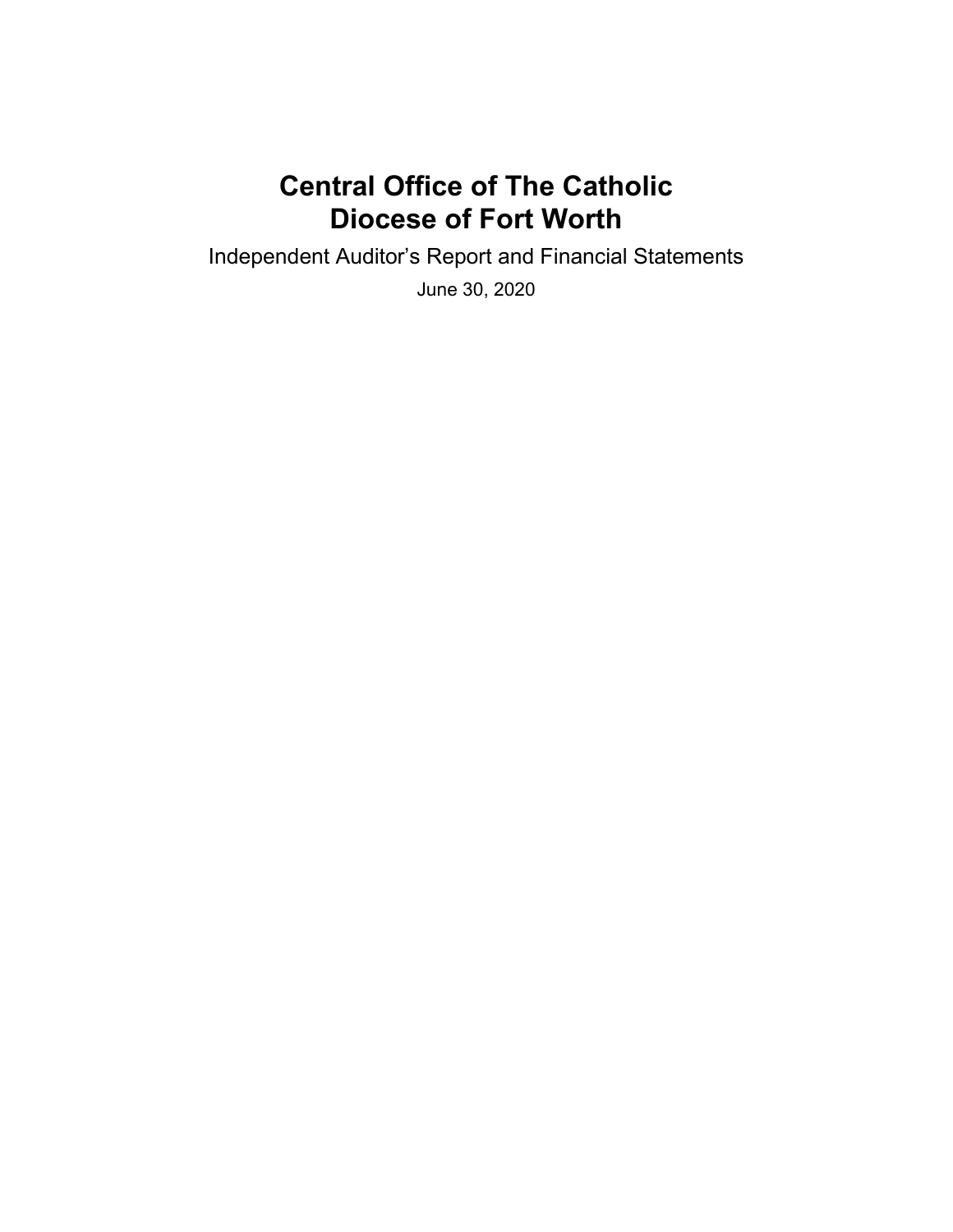June 30, 2020

## **Contents**

| <b>Financial Statements</b> |  |
|-----------------------------|--|
|                             |  |
|                             |  |
|                             |  |
|                             |  |
|                             |  |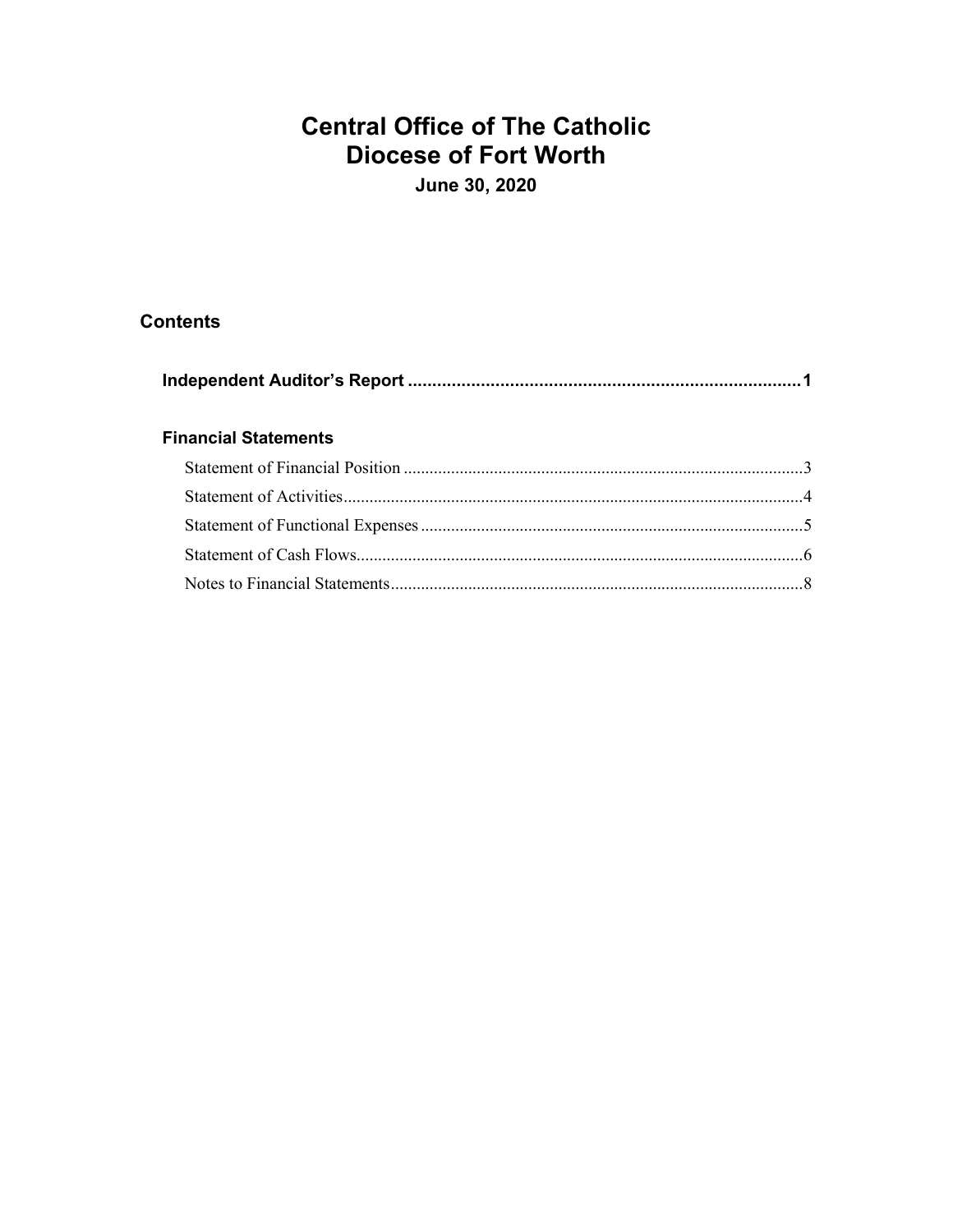

## **Independent Auditor's Report**

Most Reverend Michael F. Olson Central Office of the Catholic Diocese of Fort Worth Fort Worth, Texas

We have audited the accompanying financial statements of Central Office of the Catholic Diocese of Fort Worth (the "Central Office"), which comprise the statement of financial position as of June 30, 2020, and the related statements of activities, functional expenses and cash flows for the year then ended, and the related notes to the financial statements.

### *Management's Responsibility for the Financial Statements*

Management is responsible for the preparation and fair presentation of these financial statements in accordance with accounting principles generally accepted in the United States of America; this includes the design, implementation and maintenance of internal control relevant to the preparation and fair presentation of financial statements that are free from material misstatement, whether due to fraud or error.

#### *Auditor's Responsibility*

Our responsibility is to express an opinion on these financial statements based on our audit. We conducted our audit in accordance with auditing standards generally accepted in the United States of America. Those standards require that we plan and perform the audit to obtain reasonable assurance about whether the financial statements are free from material misstatement.

An audit involves performing procedures to obtain audit evidence about the amounts and disclosures in the financial statements. The procedures selected depend on the auditor's judgment, including the assessment of the risks of material misstatement of the financial statements, whether due to fraud or error. In making those risk assessments, the auditor considers internal control relevant to the entity's preparation and fair presentation of the financial statements in order to design audit procedures that are appropriate in the circumstances, but not for the purpose of expressing an opinion on the effectiveness of the entity's internal control. Accordingly, we express no such opinion. An audit also includes evaluating the appropriateness of accounting policies used and the reasonableness of significant accounting estimates made by management, as well as evaluating the overall presentation of the financial statements.

We believe that the audit evidence we have obtained is sufficient and appropriate to provide a basis for our audit opinion.

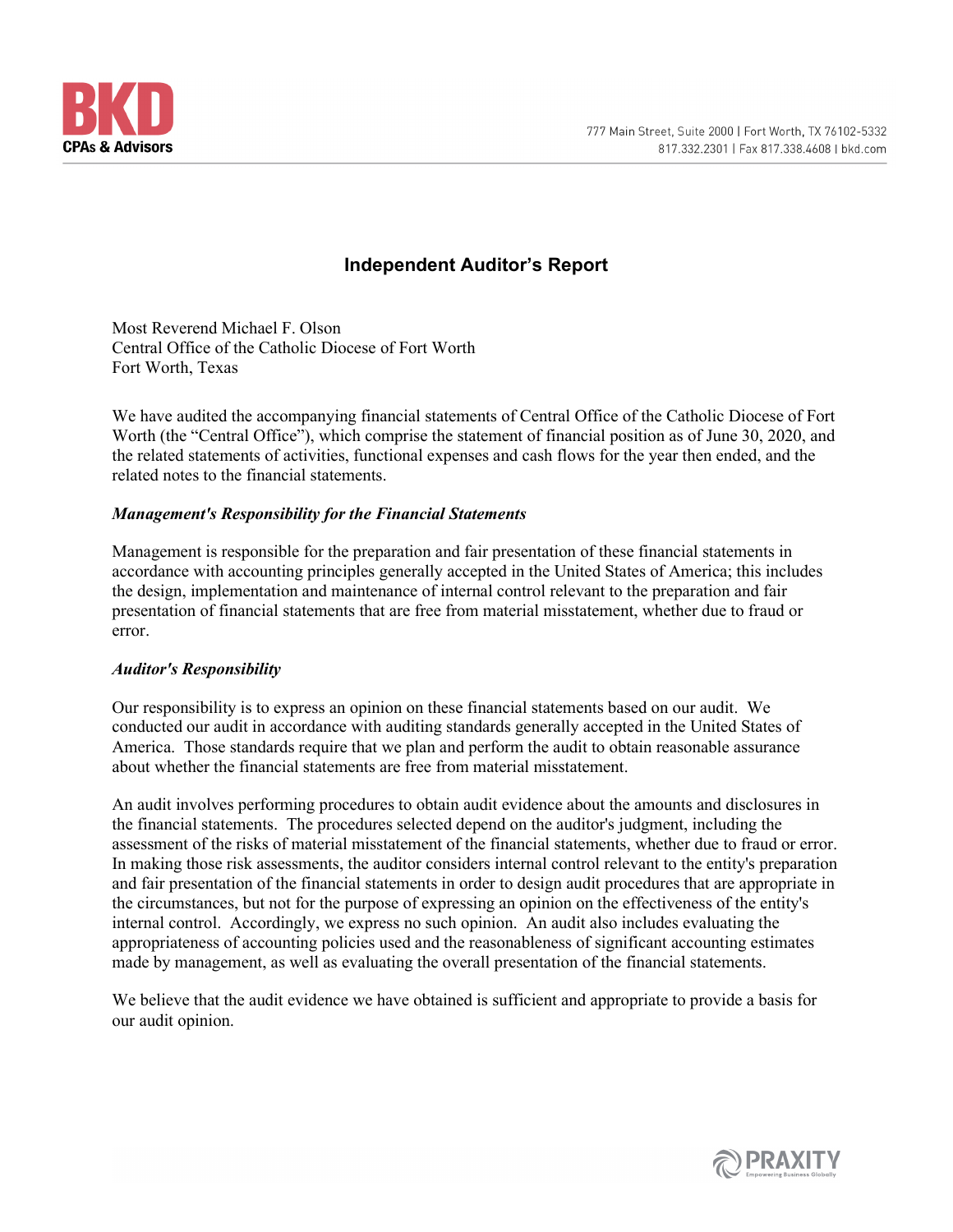Most Reverend Michael F. Olson Central Office of the Catholic Diocese of Fort Worth Page 2

#### *Opinion*

In our opinion, the financial statements referred to above present fairly, in all material respects, the financial position of the Central Office, as of June 30, 2020, and the changes in its net assets and its cash flows for the year then ended in accordance with accounting principles generally accepted in the United States of America.

#### *Emphasis of Matter*

As described in *Note 2* to the financial statements, in 2020, the Central Office adopted Accounting Standards Update 2018-08, Not-for-Profit Entities (Topic 958): *Clarifying the Scope and the Accounting Guidance for Contributions Received and Contributions Mad*e, (ASU 2018-08). Our opinion is not modified with respect to this matter.

As described in *Note 4* to the financial statements, net assets as of July 1, 2019 have been restated to correct a misstatement. Our opinion is not modified with respect to this matter.

**BKD,LLP** 

Fort Worth, Texas April 20, 2021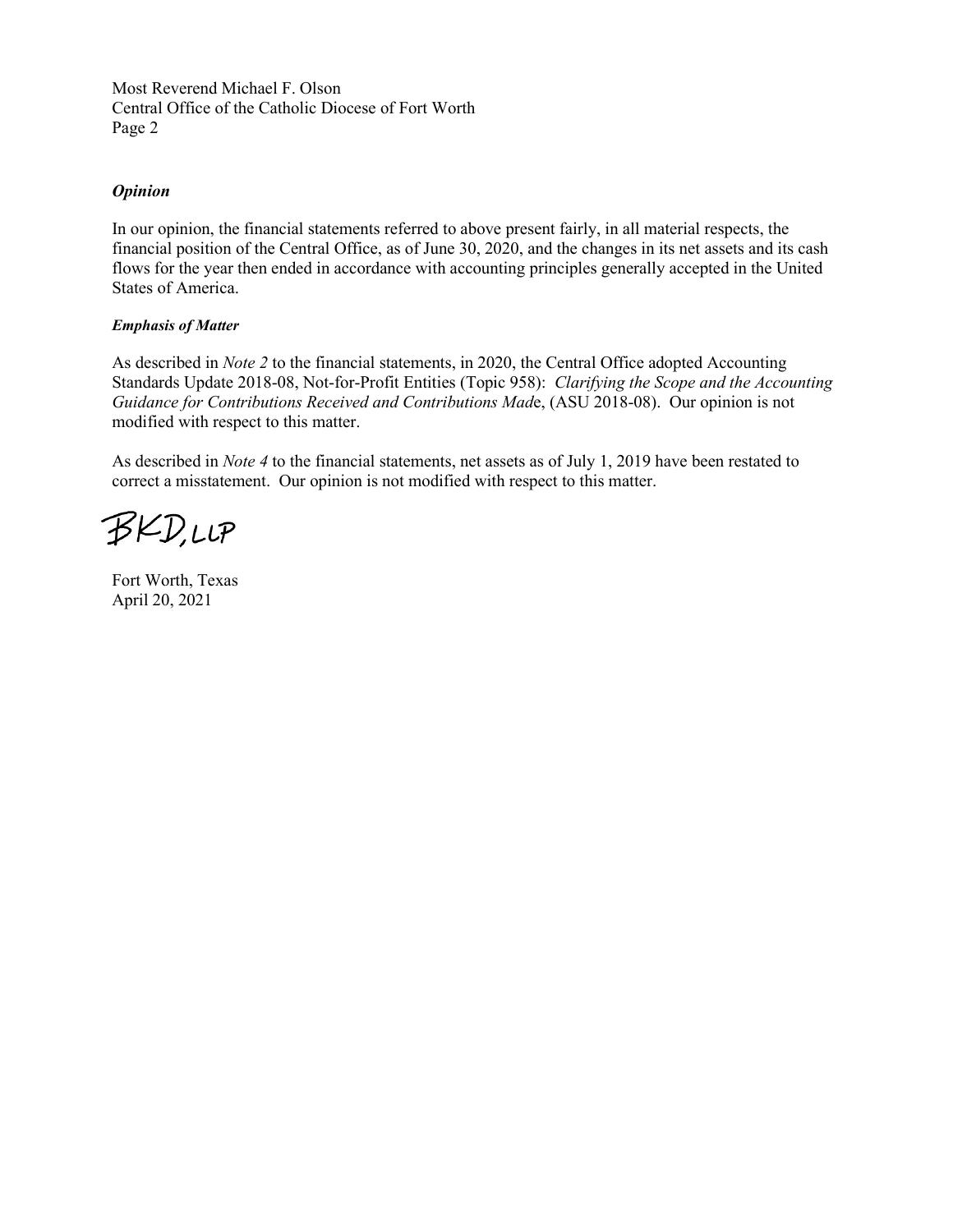**Statement of Financial Position June 30, 2020**

| <b>Assets</b>                              |                  |
|--------------------------------------------|------------------|
| Cash                                       | \$<br>27,783,911 |
| Restricted cash                            | 150,000          |
| Accounts receivable - affiliates, net      | 1,922,314        |
| Accrued interest receivable                | 4,276,112        |
| Other assets                               | 590,312          |
| Loans receivable - affiliates, net         | 54,232,185       |
| Investments                                | 3,440,427        |
| Property held for sale                     | 535,674          |
| Property held for future parish/school use | 13,519,161       |
| Property and equipment, net                | 7,840,587        |
| Beneficial interest in a perpetual trust   | 1,195,790        |
| Total assets                               | \$115,486,473    |
| <b>Liabilities and Net Assets</b>          |                  |
| Liabilities                                |                  |
| Accounts payable                           | \$<br>3,592,618  |
| Accrued expenses                           | 729,726          |
| Claims liability                           | 165,483          |
| Deferred revenue                           | 320,000          |
| Funds held for others                      | 1,170,913        |
| Deposits payable - affiliates              | 60,976,260       |
| Notes payable                              | 25,579,977       |
| Total liabilities                          | 92,534,977       |
| <b>Net Assets</b>                          |                  |
| Without donor restrictions                 | 19,977,449       |
| With donor restrictions                    | 2,974,047        |
| Total net assets                           | 22,951,496       |
| Total liabilities and net assets           | \$115,486,473    |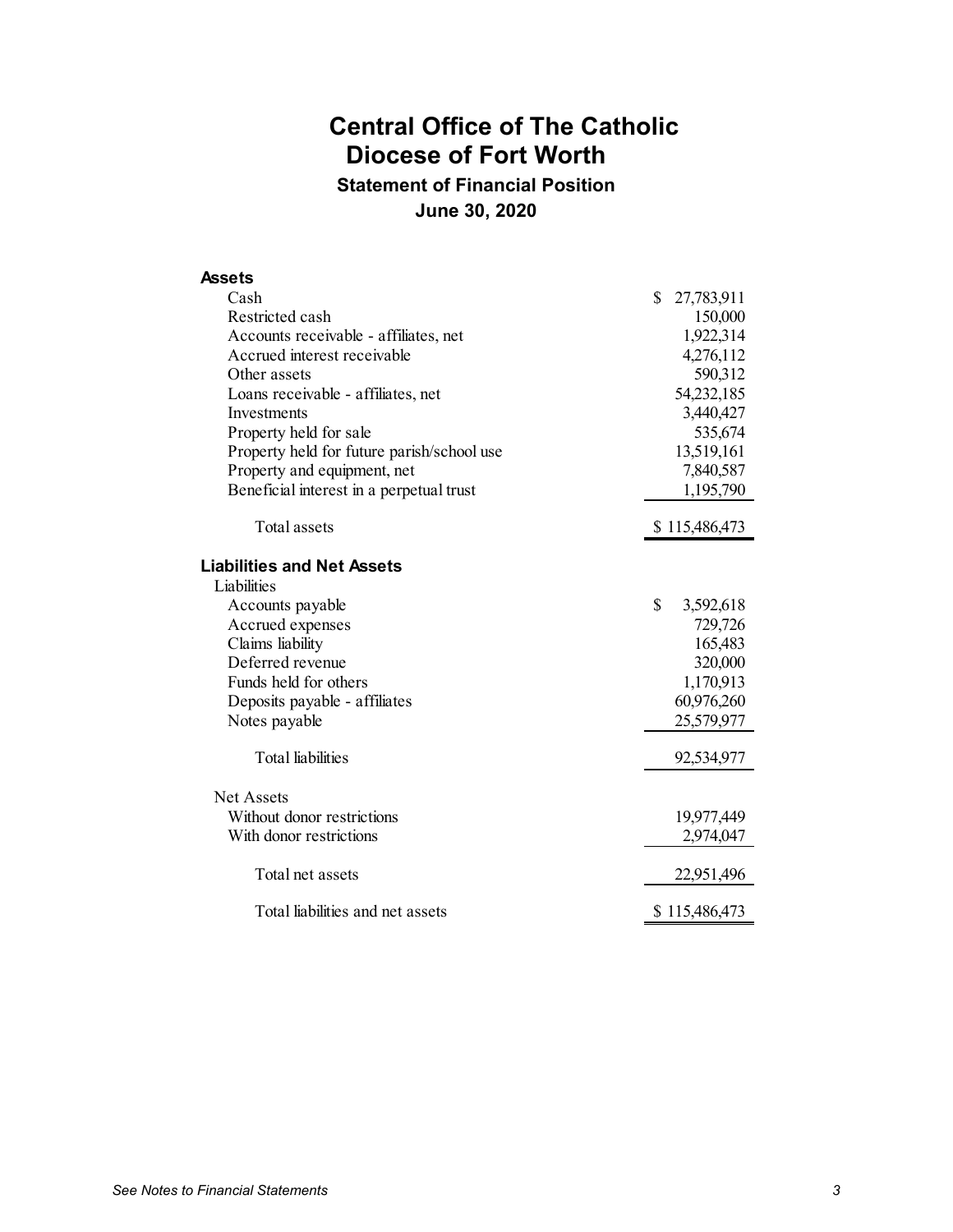# **Statement of Activities**

**Year Ended June 30, 2020**

|                                                           | <b>Without Donor</b><br><b>With Donor</b><br><b>Restriction</b><br><b>Restriction</b> |           |                 | <b>Total</b> |            |  |
|-----------------------------------------------------------|---------------------------------------------------------------------------------------|-----------|-----------------|--------------|------------|--|
| <b>Revenue and Other Support</b>                          |                                                                                       |           |                 |              |            |  |
| Contributions                                             | \$                                                                                    | 60,356    | \$<br>2,728,248 | $\mathbb{S}$ | 2,788,604  |  |
| Contribution of property held                             |                                                                                       |           |                 |              |            |  |
| for future parish/school use                              |                                                                                       | 900,000   |                 |              | 900,000    |  |
| Diocesan assessments                                      |                                                                                       | 8,892,972 |                 |              | 8,892,972  |  |
| Program and service fees                                  |                                                                                       | 4,145,919 |                 |              | 4,145,919  |  |
| Investment return, net of fees                            |                                                                                       | 268,866   |                 |              | 268,866    |  |
| Net realized and unrealized gain (loss) on investments    |                                                                                       | (43,828)  | 379             |              | (43, 449)  |  |
| Change in value of beneficial interest in perpetual trust |                                                                                       |           | (24, 470)       |              | (24, 470)  |  |
| Interest on loans receivable - affiliates                 |                                                                                       | 603,016   |                 |              | 603,016    |  |
| Gain on sale of assets                                    |                                                                                       | 1,903,125 |                 |              | 1,903,125  |  |
| Other                                                     |                                                                                       | 144,918   |                 |              | 144,918    |  |
| Net assets released from restrictions                     |                                                                                       | 2,749,930 | (2,749,930)     |              |            |  |
| Total revenue and other support                           | 19,625,274                                                                            |           | (45,773)        |              | 19,579,501 |  |
| <b>Expenses</b>                                           |                                                                                       |           |                 |              |            |  |
| Program services                                          |                                                                                       |           |                 |              |            |  |
| Education and formation                                   |                                                                                       | 2,100,456 |                 |              | 2,100,456  |  |
| Pastoral services                                         |                                                                                       | 5,109,025 |                 |              | 5,109,025  |  |
| Communication                                             |                                                                                       | 1,044,383 |                 |              | 1,044,383  |  |
| Administrative support services                           | 10,514,271                                                                            |           |                 |              | 10,514,271 |  |
| Total expenses                                            | 18,768,135                                                                            |           |                 |              | 18,768,135 |  |
| <b>Change in Net Assets</b>                               |                                                                                       | 857,139   | (45,773)        |              | 811,366    |  |
| Net Assets, Beginning of Year, as                         |                                                                                       |           |                 |              |            |  |
| <b>Previously Reported</b>                                | 18,865,741                                                                            |           | 2,054,129       |              | 20,919,870 |  |
| Beneficial Interest in Trust (Note 4)                     |                                                                                       | 254,569   | 965,691         |              | 1,220,260  |  |
| Net Assets, Beginning of Year, As Restated                | 19,120,310                                                                            |           | 3,019,820       |              | 22,140,130 |  |
| Net Assets, End of Year                                   | \$<br>19,977,449                                                                      |           | \$<br>2,974,047 | \$           | 22,951,496 |  |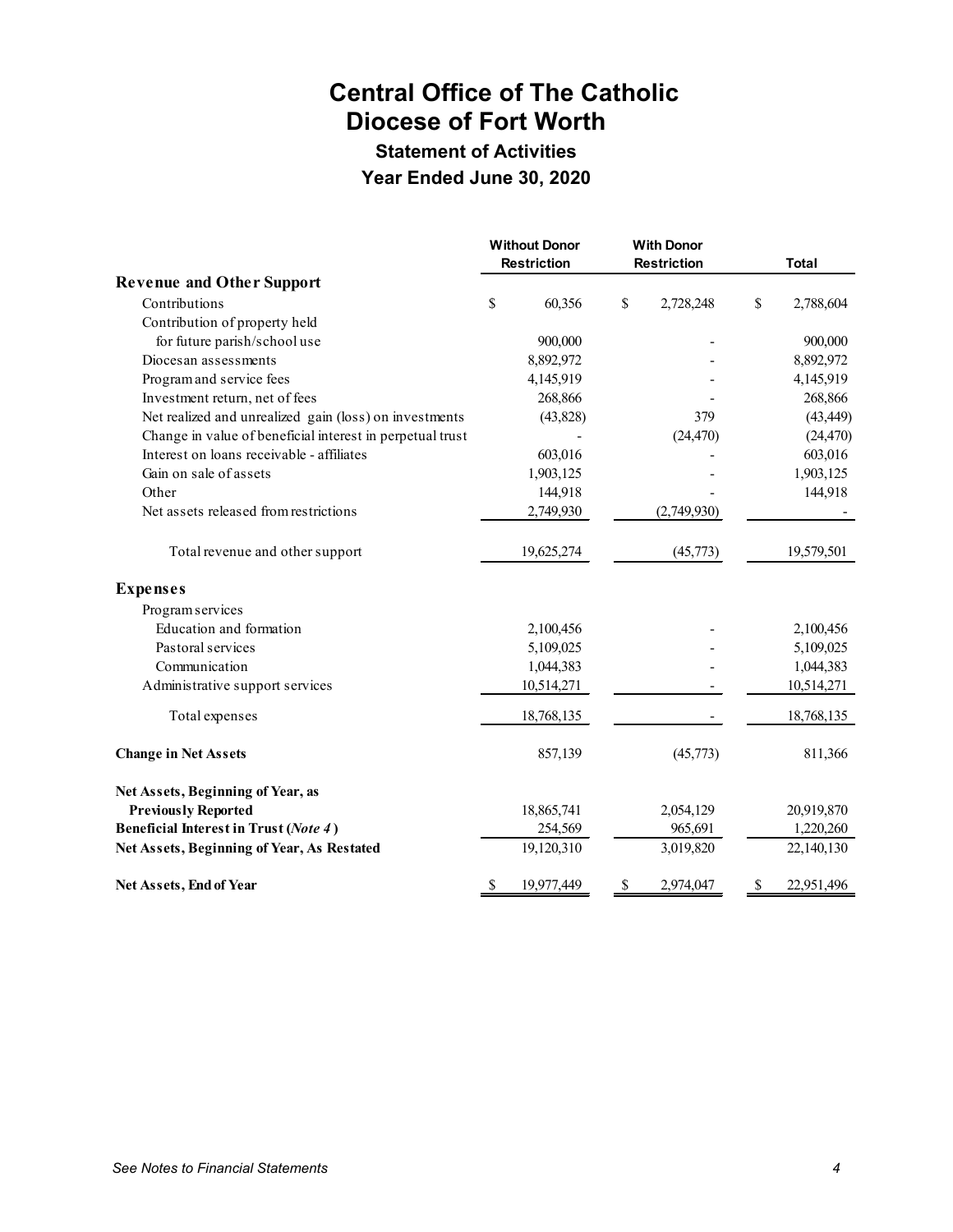**Statement of Functional Expenses**

## **Year Ended June 30, 2020**

|                                    | <b>Program Services</b> |                                          |              |                             |               |                       |               |                                         |     |                                                                         |    |              |
|------------------------------------|-------------------------|------------------------------------------|--------------|-----------------------------|---------------|-----------------------|---------------|-----------------------------------------|-----|-------------------------------------------------------------------------|----|--------------|
|                                    |                         | <b>Education and</b><br><b>Formation</b> |              | Pastoral<br><b>Services</b> |               | <b>Communications</b> |               | <b>Program Services</b><br><b>Total</b> |     | <b>Administrative</b><br>and Support<br><b>Services</b><br><b>Total</b> |    | <b>Total</b> |
| Salaries and wages                 | \$                      | 996,287                                  | $\mathbb{S}$ | 1,273,938                   | \$            | 349,478               | <sup>\$</sup> | 2,619,703                               | \$  | 2,273,091                                                               | \$ | 4,892,794    |
| Payroll taxes                      |                         | 67,234                                   |              | 91,175                      |               | 24,571                |               | 182,980                                 |     | 159,525                                                                 |    | 342,505      |
| Benefits, education & allowances   |                         | 428,803                                  |              | 548,305                     |               | 150,416               |               | 1,127,524                               |     | 978,343                                                                 |    | 2,105,867    |
| Insurance                          |                         | 8,403                                    |              | 84,128                      |               |                       |               | 92,531                                  |     | 942,357                                                                 |    | 1,034,888    |
| Services and professional fees     |                         | 51,128                                   |              | 568,477                     |               | 210,205               |               | 829,810                                 |     | 1,564,594                                                               |    | 2,394,404    |
| Other program services             |                         | 198,705                                  |              | 220,694                     |               | 14,109                |               | 433,508                                 |     | 264,685                                                                 |    | 698,193      |
| Interest                           |                         |                                          |              |                             |               |                       |               |                                         |     | 888,106                                                                 |    | 888,106      |
| Systems and software               |                         |                                          |              | 2,088                       |               | 22,727                |               | 24,815                                  |     | 459,531                                                                 |    | 484,346      |
| Staff development and recognition  |                         | 11,010                                   |              | 693,460                     |               | 1,008                 |               | 705,478                                 |     | 10,772                                                                  |    | 716,250      |
| Rent and utilities                 |                         | 137,145                                  |              | 27,208                      |               | 21,073                |               | 185,426                                 |     | 152,377                                                                 |    | 337,803      |
| Third-party assessments            |                         |                                          |              | 287,522                     |               |                       |               | 287,522                                 |     |                                                                         |    | 287,522      |
| Membership, dues and subscriptions |                         | 6,320                                    |              | 11,669                      |               | 162,858               |               | 180,847                                 |     | 6,032                                                                   |    | 186,879      |
| Meetings and seminars              |                         | 44,298                                   |              | 48,947                      |               | 308                   |               | 93,553                                  |     | 18,639                                                                  |    | 112,192      |
| Program materials                  |                         | 34,567                                   |              | 104,053                     |               |                       |               | 138,620                                 |     | 18,518                                                                  |    | 157,138      |
| Repairs and maintenance            |                         | 21,752                                   |              | 4,000                       |               |                       |               | 25,752                                  |     | 137,489                                                                 |    | 163,241      |
| Travel                             |                         | 20,641                                   |              | 86,622                      |               | 3,151                 |               | 110,414                                 |     | 33,674                                                                  |    | 144,088      |
| Postage                            |                         | 1,260                                    |              | 18,343                      |               | 58,143                |               | 77,746                                  |     | 4,339                                                                   |    | 82,085       |
| Events and activities              |                         | 4,631                                    |              | 24,574                      |               | $\sim$                |               | 29,205                                  |     | 43,134                                                                  |    | 72,339       |
| Printing and copying               |                         | 13,404                                   |              | 36,803                      |               | 1,371                 |               | 51,578                                  |     | 18,980                                                                  |    | 70,558       |
| Supplies                           |                         | 12,069                                   |              | 11,374                      |               | 5,759                 |               | 29,202                                  |     | 19,518                                                                  |    | 48,720       |
| Licenses and fees                  |                         | 900                                      |              | 831                         |               |                       |               | 1,731                                   |     | 14,196                                                                  |    | 15,927       |
| Property taxes                     |                         |                                          |              |                             |               |                       |               |                                         |     | 5,259                                                                   |    | 5,259        |
| <b>Bank</b> fees                   |                         | 7,373                                    |              | 318                         |               |                       |               | 7,691                                   |     | 8,786                                                                   |    | 16,477       |
| Advertising and promotion          |                         | 594                                      |              | 1,244                       |               | 1,081                 |               | 2,919                                   |     | 706                                                                     |    | 3,625        |
| Other                              |                         | 14,215                                   |              | 22,378                      |               | 7,370                 |               | 43,963                                  |     | 97,708                                                                  |    | 141,671      |
| Grants                             |                         | 500                                      |              | 916,720                     |               |                       |               | 917,220                                 |     |                                                                         |    | 917,220      |
| Bad debt expense                   |                         |                                          |              |                             |               |                       |               |                                         |     | 2,150,000                                                               |    | 2,150,000    |
| Depreciation                       |                         | 19,217                                   |              | 24,154                      |               | 10,755                |               | 54,126                                  |     | 243,912                                                                 |    | 298,038      |
|                                    | S                       | 2,100,456                                | S            | 5,109,025                   | <sup>\$</sup> | 1,044,383             | \$            | 8,253,864                               | \$. | 10,514,271                                                              | S  | 18,768,135   |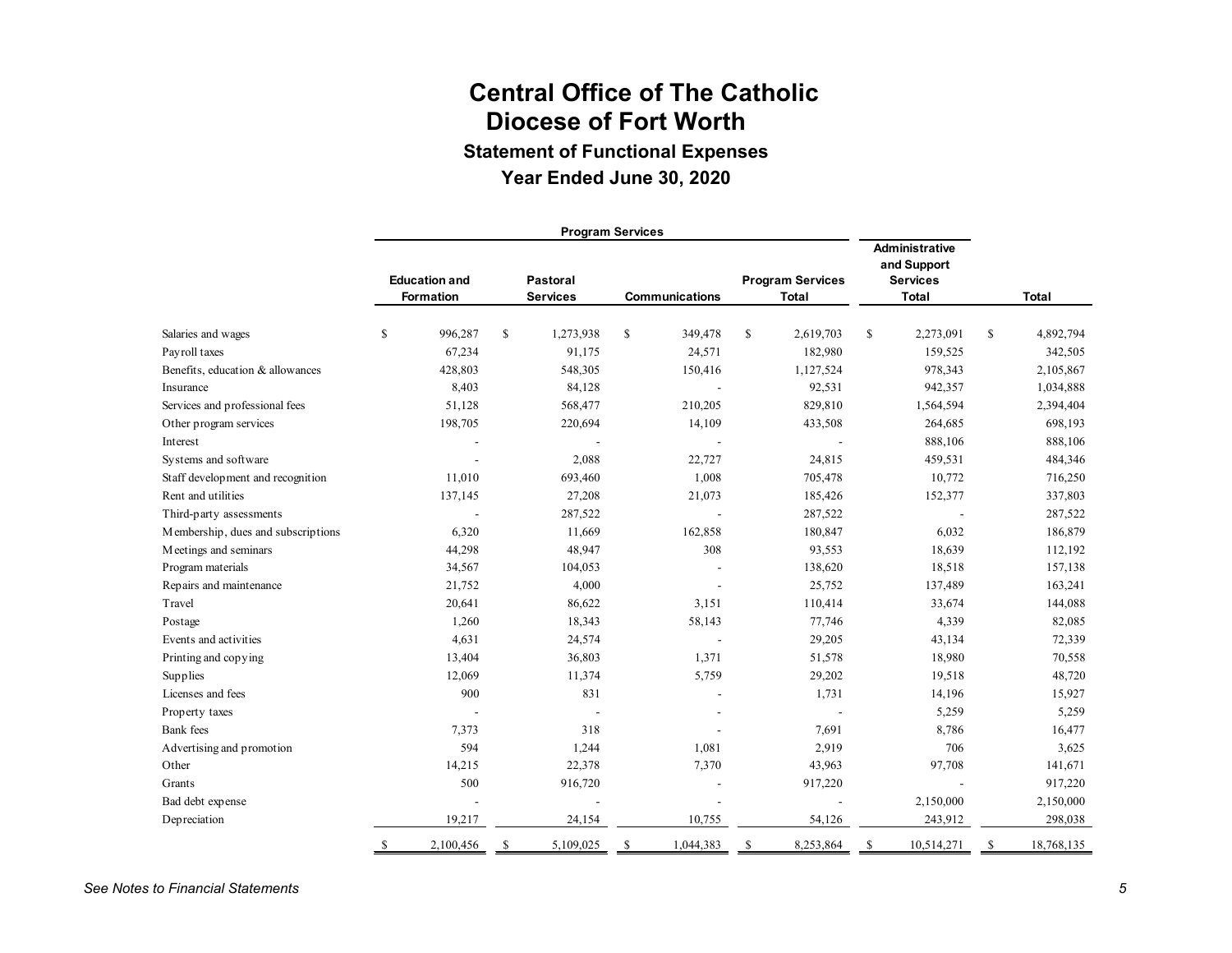**Statement of Cash Flows**

**Year Ended June 30, 2020**

| <b>Operating Activities</b>                                |                  |
|------------------------------------------------------------|------------------|
| Change in net assets                                       | \$<br>811,366    |
| Items not requiring (providing) cash                       |                  |
| Net realized and unrealized loss on investments            | 43,449           |
| Change in value of beneficial interest in perpetual trust  | 24,470           |
| Depreciation                                               | 298,038          |
| Bad debt expense                                           | 2,150,000        |
| Gain on sale of assets                                     | (1,903,125)      |
| Contribution of property held for future parish/school use | (900,000)        |
| Changes in:                                                |                  |
| Accounts receivable - affiliates                           | 1,009,798        |
| Accrued interest receivable                                | (938, 366)       |
| Other assets                                               | (29,953)         |
| Accounts payable                                           | 1,351,490        |
| Accrued expenses                                           | (147,279)        |
| Claims liability                                           | (702, 347)       |
| Deferred revenue                                           | 100,000          |
| Funds held for others                                      | (248, 718)       |
|                                                            |                  |
| Net cash provided by operating activities                  | 918,823          |
| <b>Investing Activities</b>                                |                  |
| Payments on loans receivable - affiliates                  | 12,873,615       |
| Advances on loans receivable - affiliates                  | (17, 343, 784)   |
| Proceeds from sale of investments                          | 2,579,576        |
| Purchase of investments                                    | (2,573,662)      |
| Proceeds on sale of property held for sale                 | 4,354,017        |
| Purchase of property held for future parish/school use     | (5,008)          |
| Purchase of property and equipment                         | (819,094)        |
| Net cash used in investing activities                      | (934, 340)       |
| <b>Financing Activities</b>                                |                  |
| Cash paid on deposits payable - affiliates                 | (48, 423, 807)   |
| Cash received for deposits payable - affiliates            | 51,895,880       |
| Repayment of notes payable                                 | (941, 287)       |
| Net cash provided by financing activities                  | 2,530,786        |
| Net Change in Cash                                         | 2,515,269        |
| Cash and Restricted Cash, Beginning of Year                | 25,418,642       |
| Cash and Restricted Cash, End of Year                      | \$<br>27,933,911 |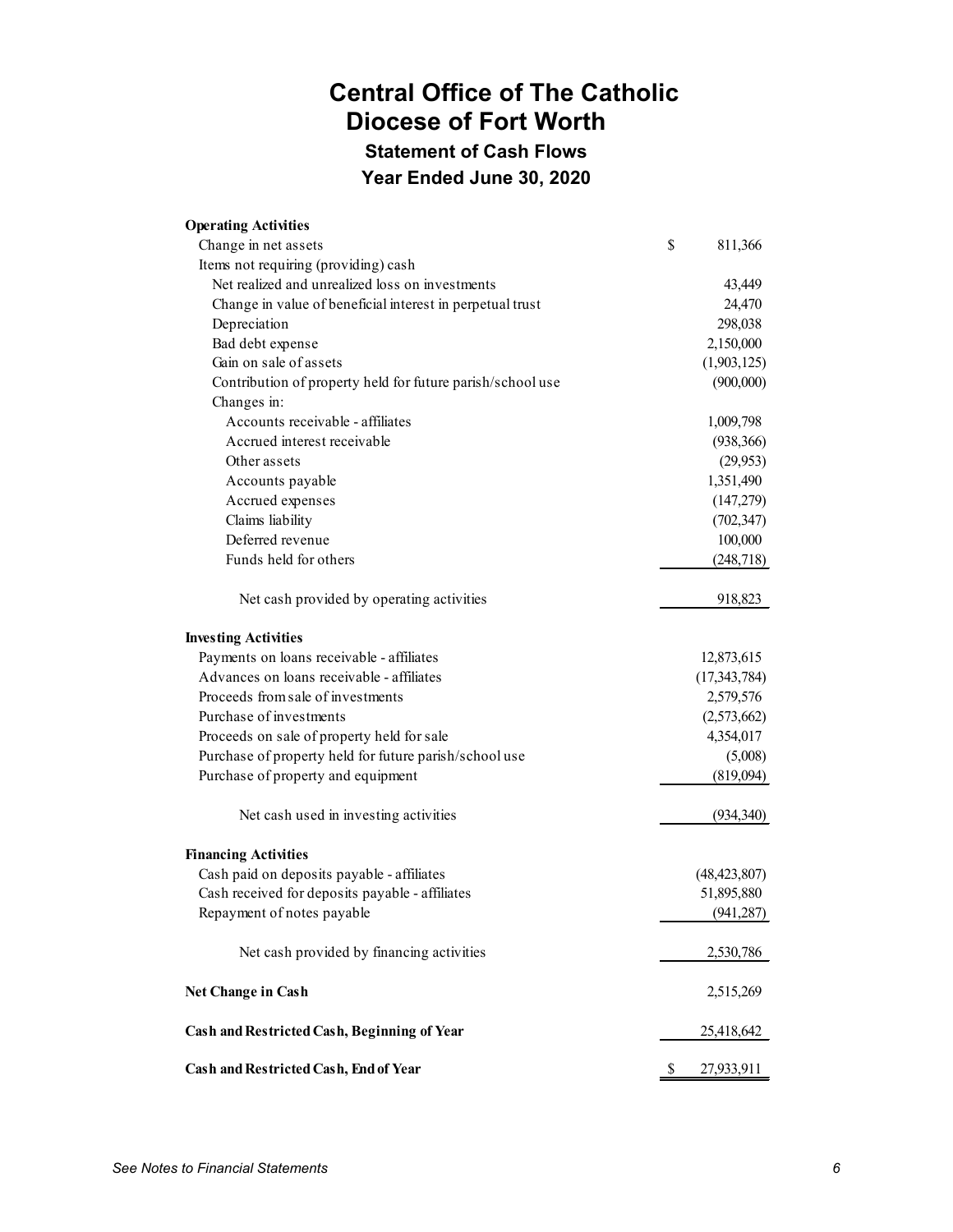## **Statement of Cash Flows (continued) Year Ended June 30, 2020**

| <b>Supplemental Disclosure of Cash Flow Information:</b><br>Cash paid for interest on deposits payable | 887,946          |
|--------------------------------------------------------------------------------------------------------|------------------|
| Cash paid for interest on note payable                                                                 | 899,060          |
|                                                                                                        |                  |
|                                                                                                        |                  |
| Cash reconciliation:                                                                                   |                  |
| Cash                                                                                                   | \$<br>27,783,911 |
| Restricted cash                                                                                        | 150,000          |
|                                                                                                        | 27,933,911       |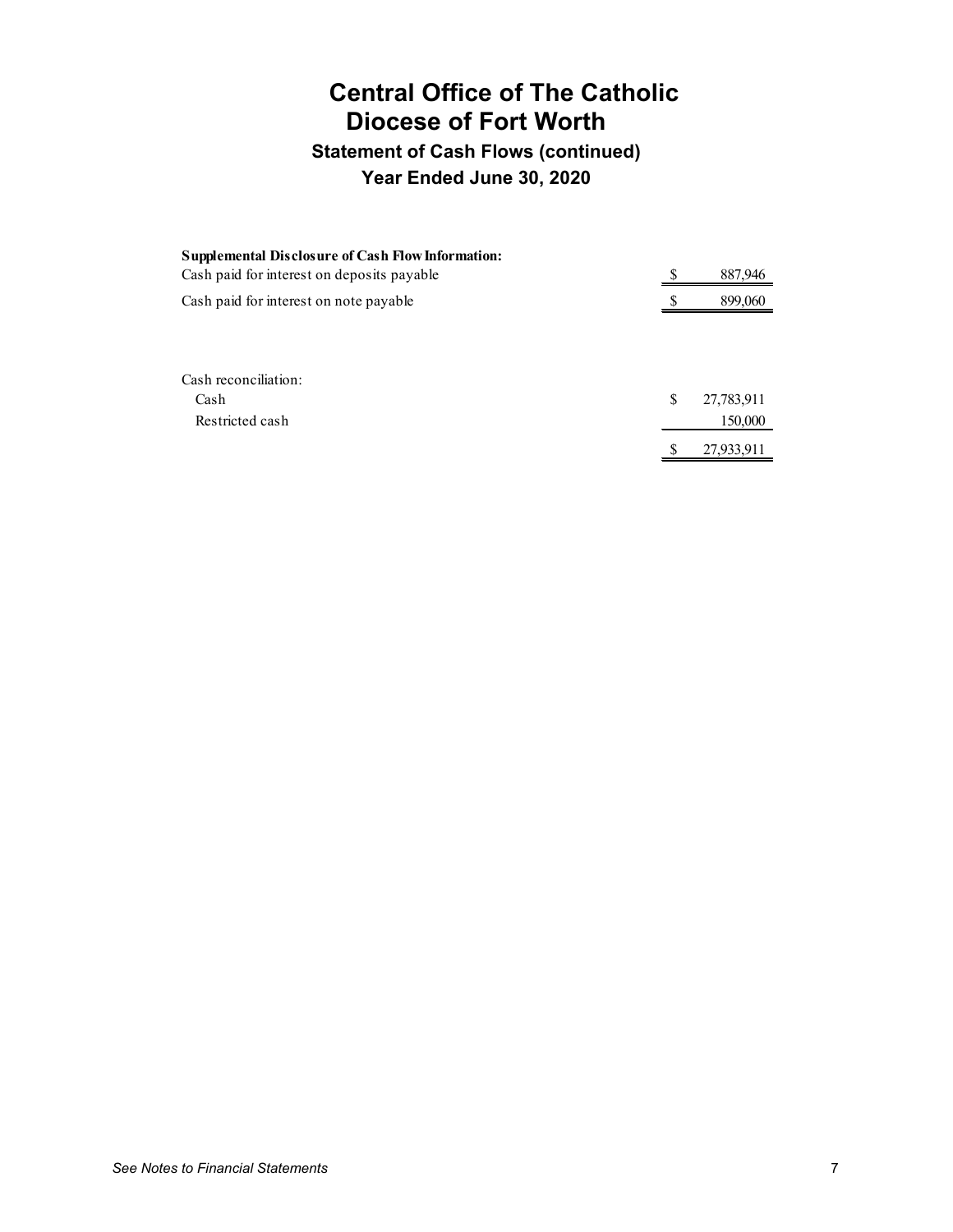**Notes to Financial Statements June 30, 2020**

## **Note 1: Nature of Operations and Summary of Significant Accounting Policies**

## *Nature of Operations*

The Central Office of the Catholic Diocese of Fort Worth (the "Central Office") provides certain administrative functions for the Catholic Diocese of Fort Worth (the "Diocese"). Included in these financial statements are the assets, liabilities, net assets, and financial activities of certain program offices and departments of the Diocese that are fiscally responsible to the Bishop. The accompanying financial statements exclude the assets, liabilities, net assets, and financial activities of the individual parishes, schools, Catholic Diocese of Fort Worth Advancement Foundation, and various Diocesan employee benefit plans that operate within the Diocese. Each of these affiliated entities, although ultimately responsible to the Bishop, is an operating entity distinct from the Central Office, maintains separate financial records, and carries on its own services and programs. In addition, various religious orders, lay societies, and religious organizations that operate within the Diocese, which are not fiscally responsible to the Bishop, have been excluded from the accompanying financial statements.

## *Basis of Accounting*

The accompanying financial statements have been prepared on the accrual basis of accounting, which is in conformity with accounting principles generally accepted in the United States of America.

### *Description of Programs*

The programs and administrative support services of the Central Office consist of:

- Education and Formation Education continues to flourish in the parishes, schools, and education centers in all corners of the Diocese. Supporting these programs are the various education and formation departments of the Central Office. They include: Adult Formation; Catholic Schools Office; Children, Youth, and Young Adult Ministries; Seminarian Training; Deacon Formation; Vocations; Continuing Education for Clergy; Lay Ministry Training; and many others.
- Pastoral Services Care of the whole family and each of its members continues to be a focus of the programs of the Central Office. These include: activities pertaining to Family Life; Chaplaincies for the Sick and Imprisoned; Care of Elderly and Infirm Priests; Peace and Justice Outreach; and others.
- Communication The vehicles used to communicate with the people of the Diocese are a magazine and an internet web page. The North Texas Catholic bi-monthly newspaper continues to be the vital link to keep Catholics throughout the Diocese informed.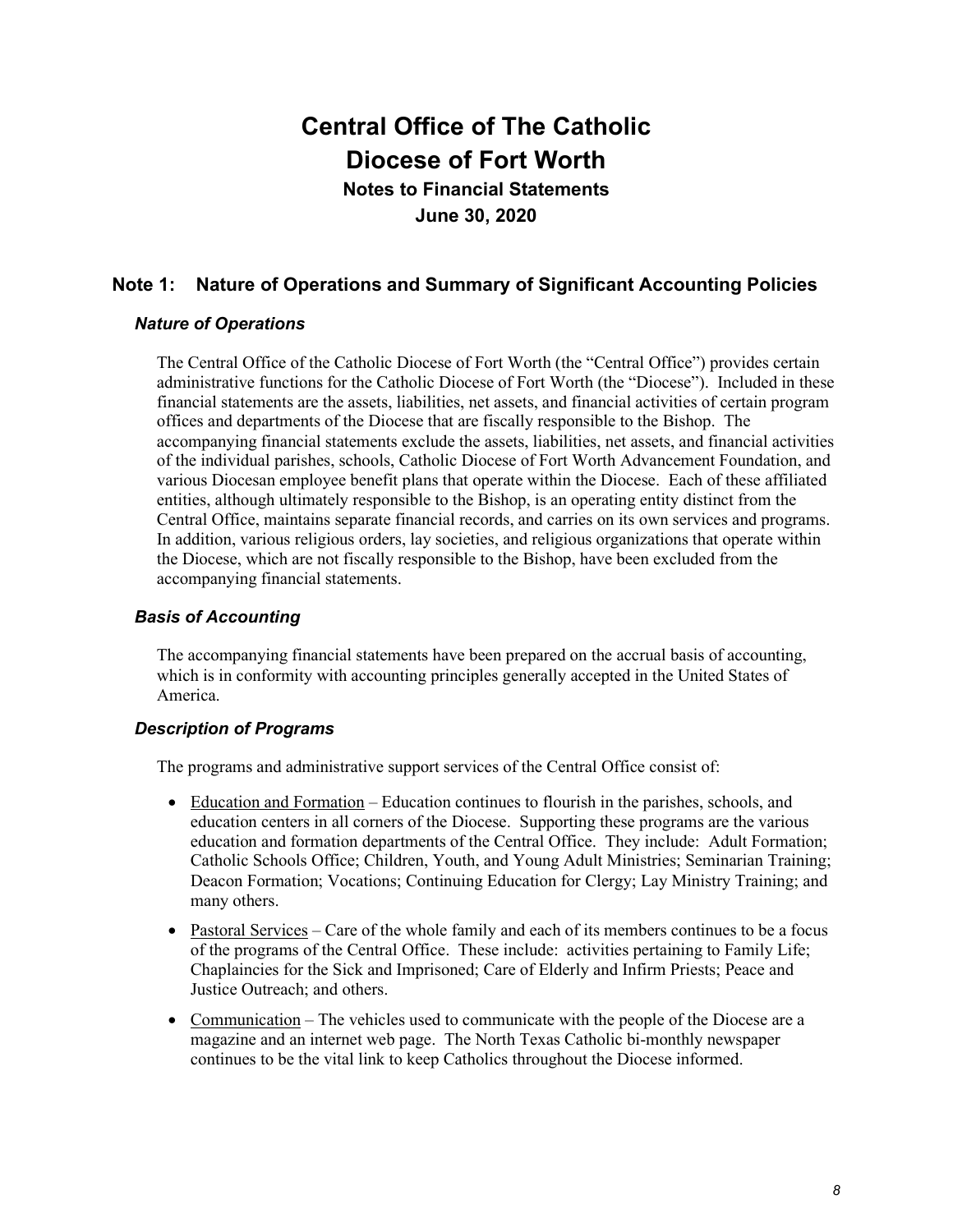• Administrative Support Services – The effectiveness of the ministries that are supported through the Central Office is dependent on the proper stewardship of the gifts of the thousands of Catholics throughout the Diocese. Administrative support of the Central Office and parishes, schools, and agencies is a very important part of the life of the Central Office. The support provided through departments such as Human Resources, Catechetical, Property Management and Construction, Catholic Schools, Finance and Administrative Services, and Tribunal, as well as insurance programs, employee benefits, and many others enable the ministries and programs to touch and change the lives of Catholics throughout the Diocese.

### *Use of Estimates*

The preparation of financial statements in conformity with accounting principles generally accepted in the United States of America requires management to make estimates and assumptions that affect the reported amounts of assets and liabilities and disclosure of contingent assets and liabilities at the date of the financial statements and the reported amounts of revenues, expenses gains, losses and other changes in net assets during the reporting period. Actual results could differ from those estimates.

### *Cash and Cash Equivalents*

The Central Office considers all liquid investments with original maturities of three months or less to be cash equivalents. At June 30, 2020, the Central Office did not have any assets that met this definition. Uninvested cash and cash equivalents included in investment accounts are not considered to be cash and cash equivalents. Deposit accounts restricted externally by third parties are considered to be cash and cash equivalents.

The Central Office's cash accounts exceeded federally insured limits by approximately \$27,835,000 for the year ended June 30, 2020.

At June 30, 2020, the Central Office has restricted cash of \$150,000 held in a separate bank account as collateral against the unused letter of credit available for the same amount as required by their insurance claims administrator. These funds are to be used to pay for any insurance claims for which the Central Office self-insures that come due in the event that the Central Office does not have sufficient funds to cover those claims. (See *Note 16*).

#### *Investments*

The Central Office measures securities at fair value.

#### *Net Investment Return*

Investment return includes dividend, interest and other investment income; realized and unrealized gains and losses on investments carried at fair value; less external investment expenses. Gains and losses on the sale of securities are recorded on the trade date and are determined using the average cost method.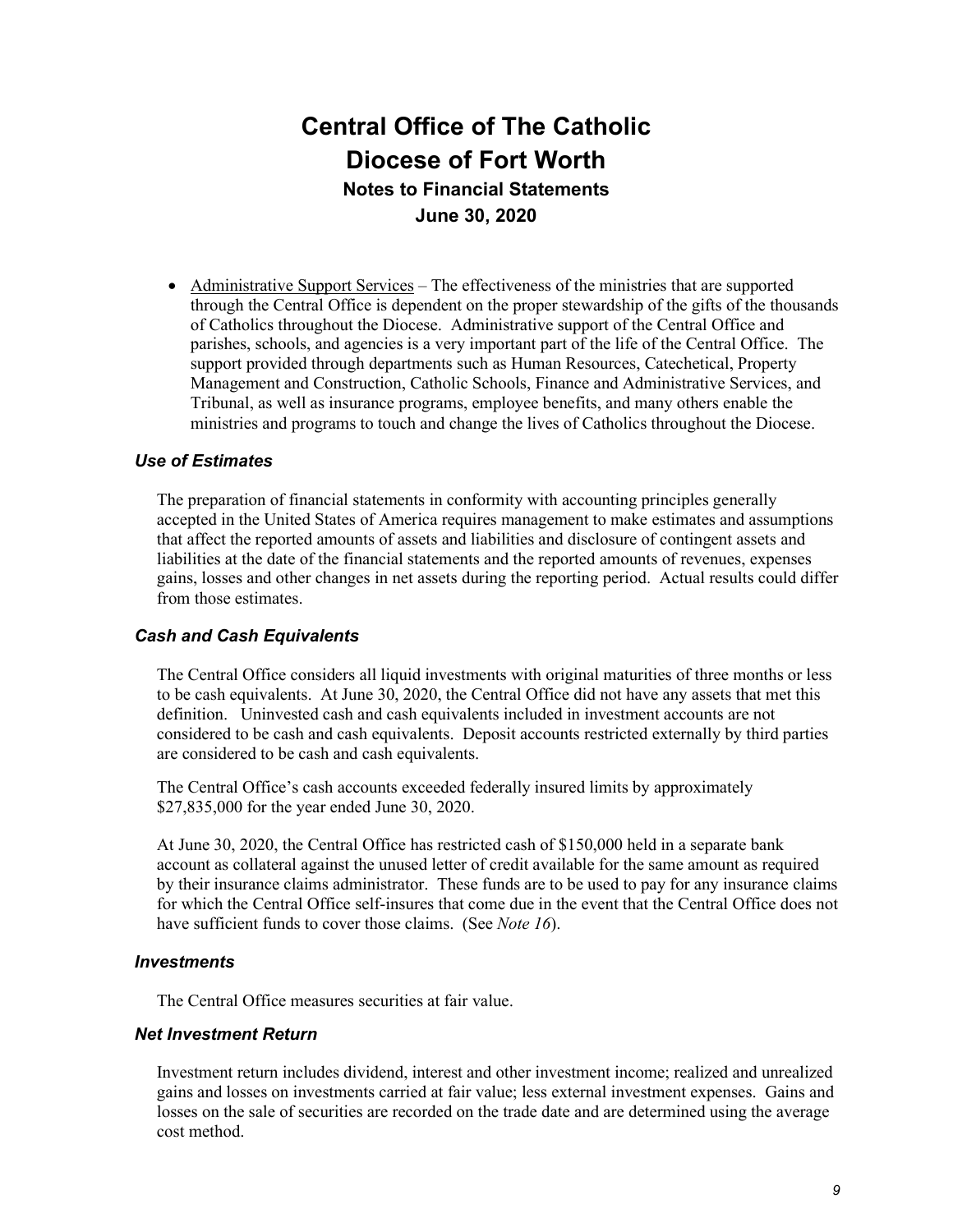Investment return that is initially restricted by donor stipulation and for which the restriction will be satisfied in the same year is recorded as revenue with donor restrictions and then released from restrictions. Other investment return is reflected in the statement of activities with or without donor restrictions based upon the existence and nature of any donor or legally imposed restrictions.

The Central Office maintains pooled investment accounts. Investment income and realized and unrealized gains and losses from securities in the pooled investment accounts are allocated monthly to the individual accounts based on the relationship of the fair value of the interest of each account to the total fair value of the pooled investments accounts, as adjusted for additions to or deductions from those accounts.

### *Accounts and Loans Receivable - Affiliates*

Accounts and loans receivable are due almost exclusively from affiliates of the Central Office including parishes and schools. The Central Office does not extend credit unless management is reasonably certain the related amount will be repaid. The Central Office charges up to 4.5% interest on some of its outstanding loan receivables. Management periodically evaluates the related receivables and only records a reserve for uncollectability if ultimate collection appears doubtful. Account write-offs are posted against the allowance for doubtful accounts, and an expense is recorded only when the allowance is not sufficient to absorb a related write-off.

### *Property Held for Future Parish/School Use*

Property held for future parish/school use is recorded at cost and consists of property purchased by the Central Office that will be used by parishes and schools within the Diocese in the future. This property is typically purchased at cost from the Central Office by the parish or school.

### *Property Held for Sale*

During 2020, the Central Office evaluated various parcels of land that had been held for future parish or school use. Two parcels of land, with original cost of \$535,674, were identified as properties that would not be needed for a future parish or school. The Central Office has decided to sell these properties.

In addition, the Central Office sold two parcels of land during the year with a cost of \$2,450,892 resulting in a gain of \$1,903,125.

#### *Property and Equipment*

Property and equipment acquisitions over \$5,000 are stated at cost less accumulated depreciation. Depreciation is charged to expense using the straight-line method over the estimated useful life of each asset. Assets under capital lease obligations and leasehold improvements are depreciated over the shorter of the lease term or their respective estimated useful lives.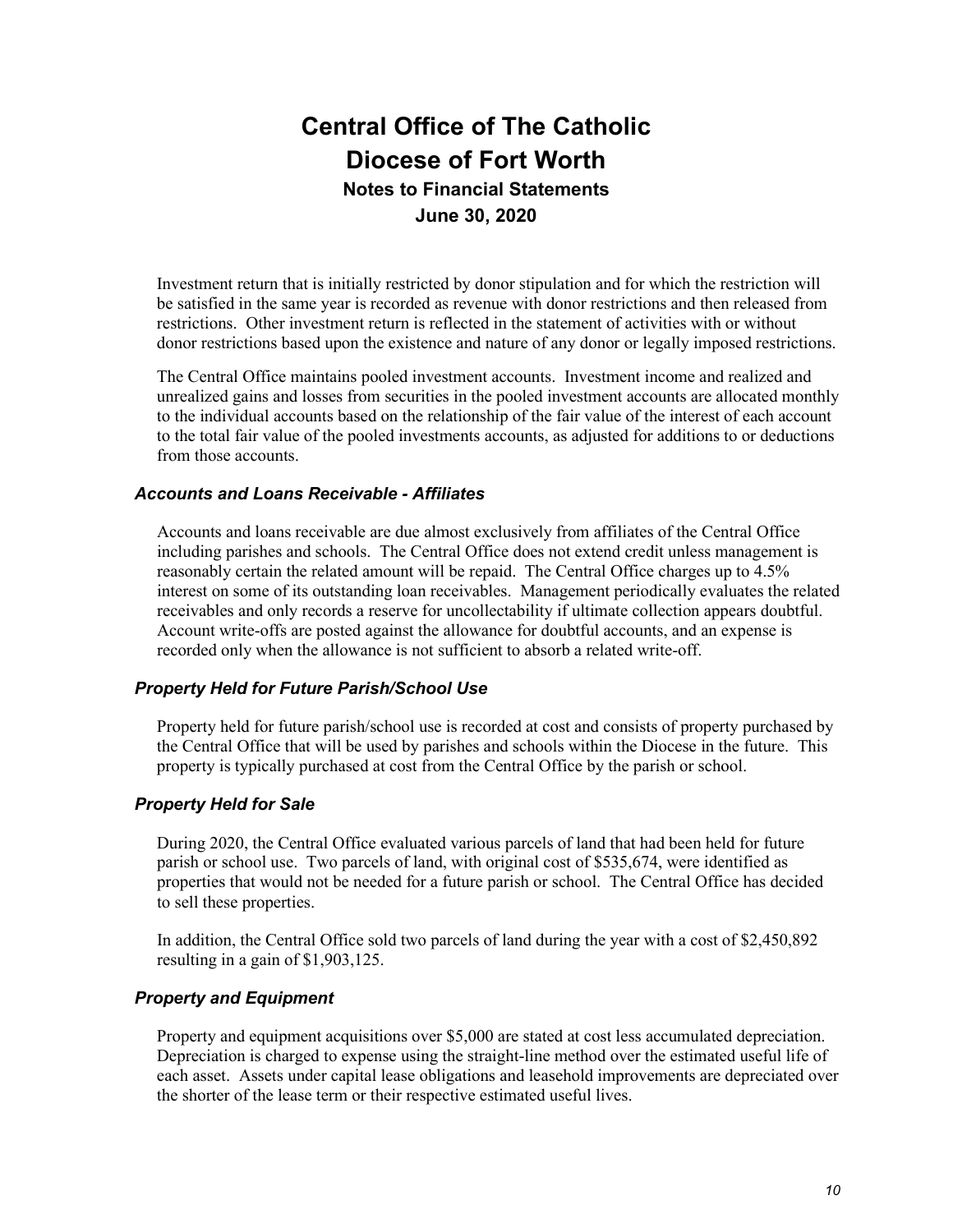## **June 30, 2020**

The estimated useful lives for each major depreciable classification of property and equipment are as follows:

| <b>Buildings</b>                     | 40 years      |
|--------------------------------------|---------------|
| Equipment, furnishings, and vehicles | $3 - 5$ years |

### *Long-lived Asset Impairment*

The Central Office evaluates the recoverability of the carrying value of long-lived assets whenever events or circumstances indicate the carrying amount may not be recoverable. If a long-lived asset is tested for recoverability and the undiscounted estimated future cash flows expected to result from the use and eventual disposition of the asset is less than the carrying amount of the asset, the asset cost is adjusted to fair value and an impairment loss is recognized as the amount by which the carrying amount of a long-lived asset exceeds it fair value.

No asset impairment was recognized during the year ended June 30, 2020.

### *Deferred Revenue*

Deferred revenue consists of advances received for the anticipated sale of a property to a parish or school. The revenue will be recognized when the property is transferred to the parish or school.

#### *Claims Liability*

The Central Office manages insurance claims for the Diocese. Claims liability represents the estimated losses payable, including incurred but not reported claims, for property damage, general liability, workers' compensation, and disability insurance.

#### *Funds Held for Others*

Funds held for others consists of national and special collections that are passed through the Central Office and sent to various missions and programs.

#### *Deposits Payable - Affiliates*

Deposits payable represent amounts held as savings accounts for affiliates.

#### *Net Assets*

Net assets, revenues, gains and losses are classified based on the existence or absence of donor restrictions.

Net assets without donor restrictions are available for use in general operations and not subject to donor restrictions.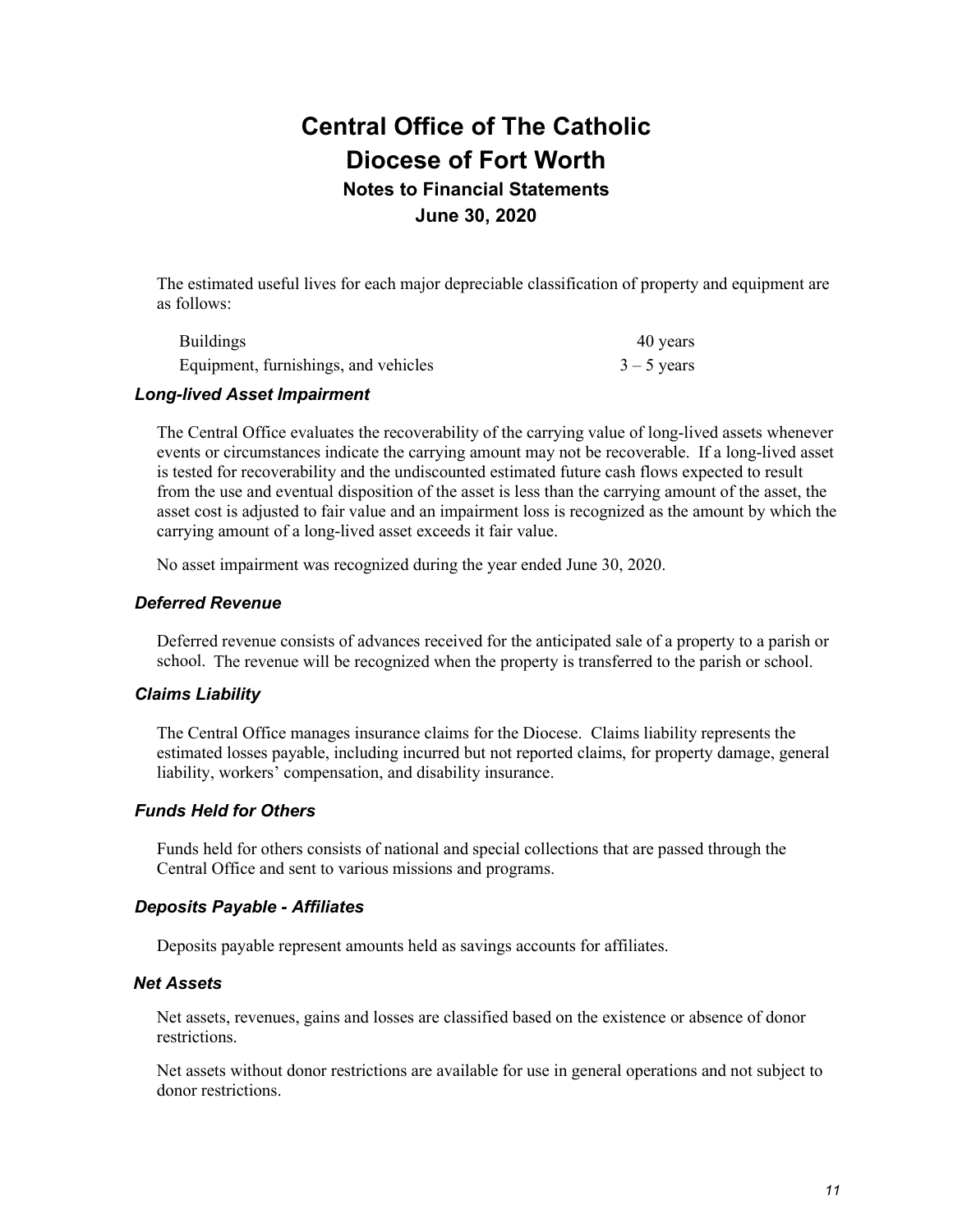Net assets with donor restrictions are subject to donor restrictions. Some restrictions are temporary in nature, such as those that will be met by the passage of time or other events specified by the donor. Other restrictions are perpetual in nature, where the donor stipulates that resources be maintained in perpetuity.

### *Contributions*

Contributions are provided to the Central Office either with or without restrictions placed on the gift by the donor. Revenues and net assets are separately reported to reflect the nature of those gifts – with or without donor restrictions.

The value recorded for each contribution is recognized as follows:

| Nature of the Gift                                                                                                                                             | <b>Value Recognized</b>                                                                                                       |
|----------------------------------------------------------------------------------------------------------------------------------------------------------------|-------------------------------------------------------------------------------------------------------------------------------|
| Conditional gifts, with or without restriction<br>Gifts that depend on the Central Office<br>overcoming a donor-imposed barrier to<br>be entitled to the funds | Not recognized until the gift becomes<br>unconditional, <i>i.e.</i> the donor-imposed barrier<br>is met                       |
| Unconditional gifts, with or without restriction<br>Received at date of $g$ ift – cash and<br>other assets                                                     | Fair value                                                                                                                    |
| Received at date of gift – property,<br>equipment and long-lived assets                                                                                        | Estimated fair value                                                                                                          |
| Expected to be collected within one<br>year                                                                                                                    | Net realizable value                                                                                                          |
| Collected in future years                                                                                                                                      | Initially reported at fair value determined<br>using the discounted present value of<br>estimated future cash flows technique |

In addition to the amount initially recognized, revenue for unconditional gifts to be collected in future years is also recognized each year as the present-value discount is amortized using the levelyield method.

When a donor stipulated time restriction ends or purpose restriction is accomplished, net assets with donor restrictions are reclassified to net assets without donor restrictions and reported in the statement of activities as net assets released from restrictions. Absent explicit donor stipulations for the period of time that long-lived assets must be held, expirations of restrictions for gifts of land, buildings, equipment and other long-lived assets are reported when those assets are placed in service.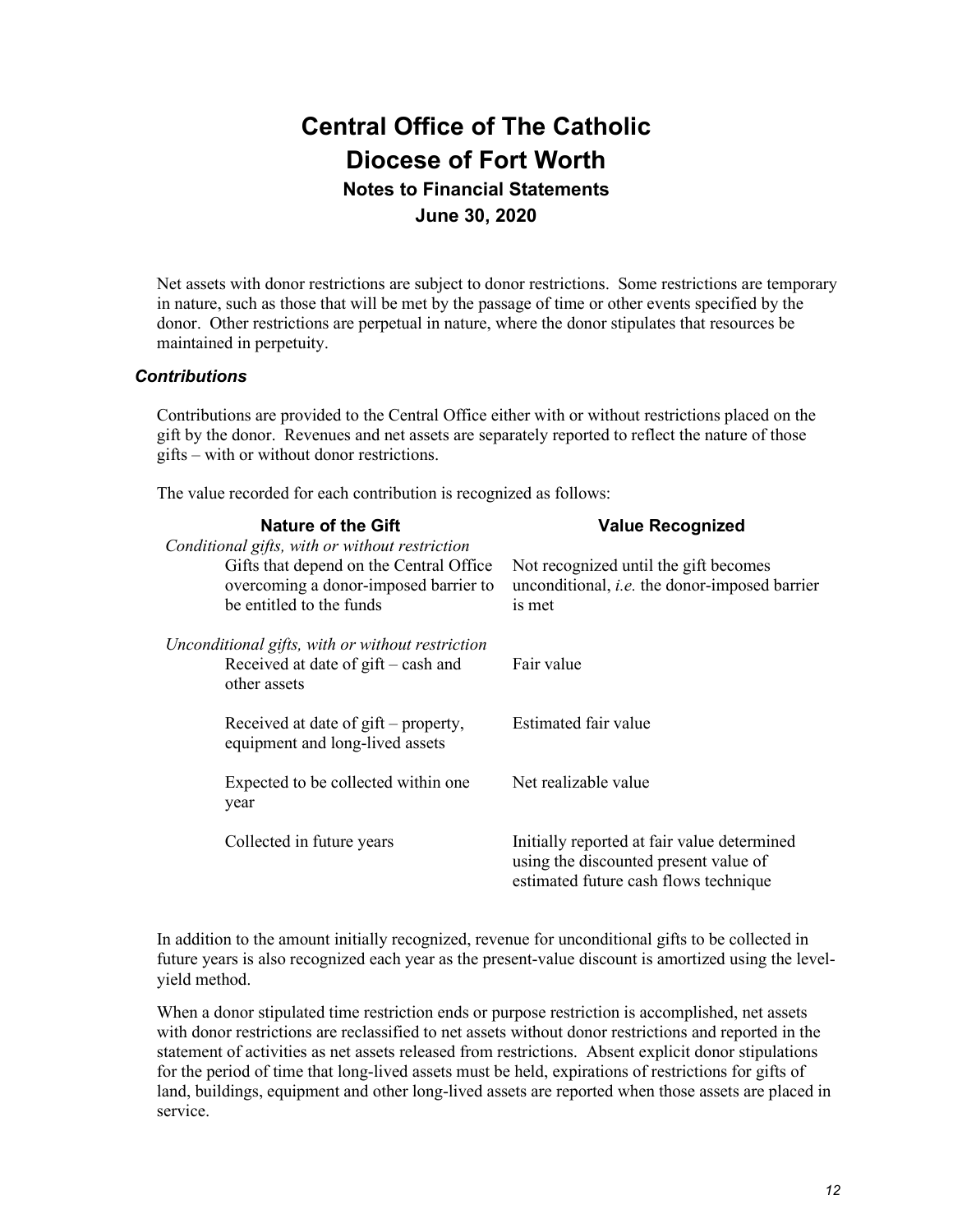Gifts and investment income, that are originally restricted by the donor and for which the restriction is met in the same time period the gift is received, are recorded as revenue with donor restrictions and then released from restriction.

Conditional contributions and investment income having donor stipulations which are satisfied in the period the gift is received and the investment income is earned are recorded as revenue with donor restrictions and then released from restriction.

### *Contributed Services*

Contributions of services are recognized as revenue at their estimated fair value only when the services received create or enhance nonfinancial assets or require specialized skills possessed by the individuals providing the service and the service would typically need to be purchased if not donated. Contributions of services also include services received from personnel of an affiliate. No significant amounts have been reflected in the statement of activities for donated services because this criteria has not been met.

#### *In-kind Contributions*

In addition to receiving cash contributions, the Central Office receives in-kind contributions from various donors. It is the policy of the Central Office to record the fair value of certain in-kind donations as an expense in its financial statements, unless the contributed items meet the criteria to be capitalized. Contribution revenue is recorded by the same amount. For the year ended June 30, 2020, \$900,000 was received from in-kind contributions in the form of property and was therefore capitalized.

#### *Income Taxes*

The Central Office is exempt from income taxes under Section 501 of the Internal Revenue Code and a similar provision of state law. However, the Central Office is subject to federal income tax on any unrelated business taxable income.

### *Functional Allocation of Expenses*

The costs of supporting the various programs and other activities have been summarized on a functional basis in the statement of activities. The statement of functional expenses presents the natural classification detail of expenses by function. Certain costs have been allocated among program services and administrative and support services by specific identification of costs, approximate percentage of time expended or percentage of usage of building, as appropriate.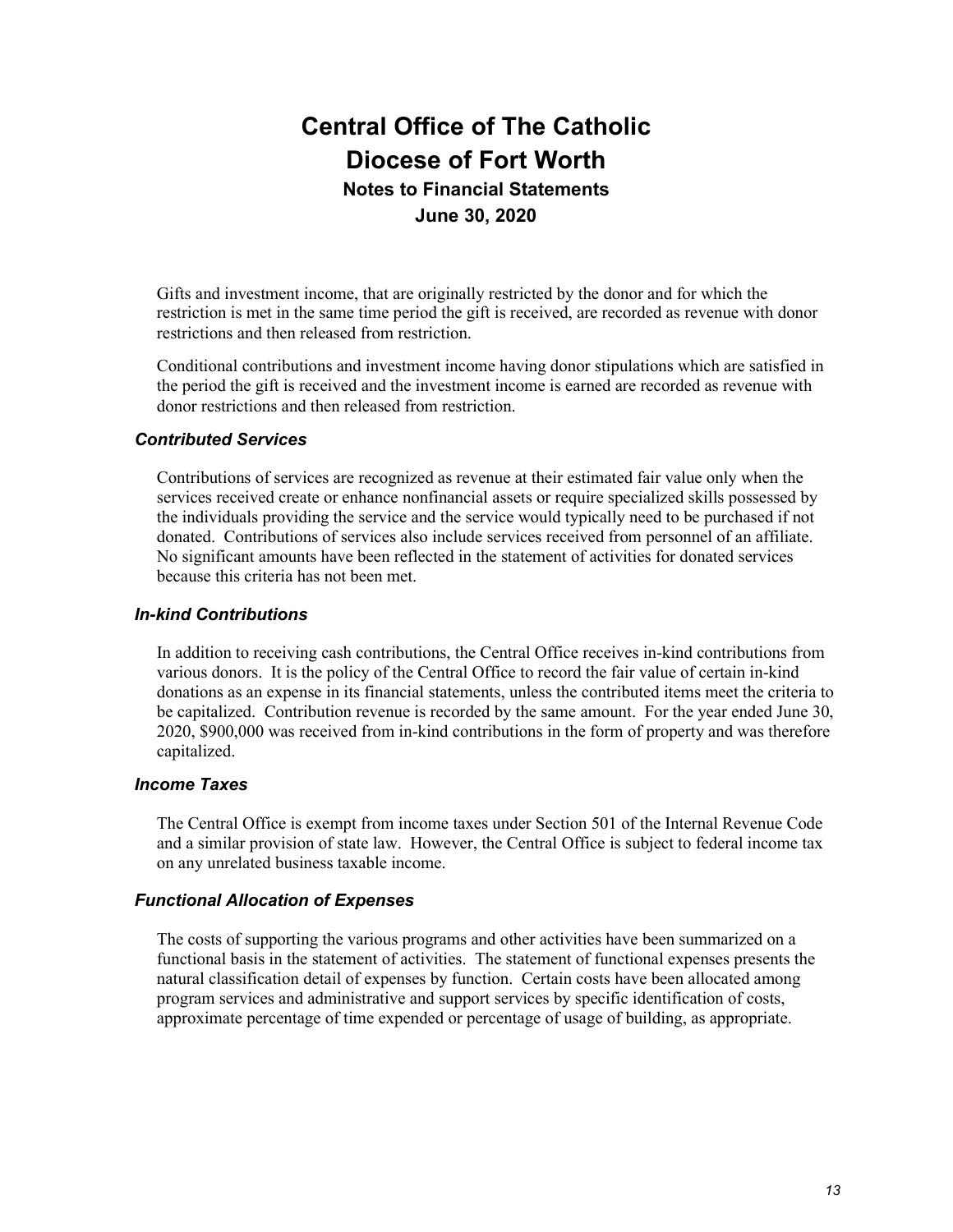**June 30, 2020**

## **Note 2: Change in Accounting Principles**

In 2020, the Central Office adopted the Financial Accounting Standards Board Accounting Standards Update 2018-08, Not-for-Profit Entities (Topic 958): *Clarifying the Scope and the Accounting Guidance for Contributions Received and Contributions Mad*e, (ASU 2018-08) using a modified prospective basis at July 1, 2019.

ASU 2018-08 clarifies the guidance on determining whether a transaction with a resource provider is a contribution or an exchange transaction. If the transaction is determined to be a contribution, ASU 2018-08 clarifies the guidance regarding recognition of the contribution as conditional or unconditional. A contribution is considered conditional if the donor indicates that a measurable barrier must be met and includes a right of return or release of obligation. Conditional contributions are not recorded until one of these criteria is overcome. The standard provides an option to allow a not-for-profit to (1) elect a separate policy for donor-restricted contributions that were initially conditional contributions without also having to elect the policy for other donorrestricted contributions or (2) follow the same policy for all donor-restricted contributions. The Central Office's election is disclosed in *Note 1*.

There were no changes to amounts that would have been recorded in revenue in 2019.

On July 1, 2019, the Central Office adopted Accounting Standards Update 2016-18, *Statement of Cash Flows (Topic 230): Restricted Cash*. The new accounting guidance in this standard requires balances generally described as restricted cash or cash equivalents to be included with cash and cash equivalents when reconciling beginning and ending cash and cash equivalents on the statement of cash flows.

The Central Office had restricted cash and cash equivalents of \$150,000 as of July 1, 2019, which was already reflected on the statement of cash flows. Restricted cash and cash equivalents are not available for general expenditure.

## **Note 3: Fair Value of Assets and Liabilities**

Fair value is the price that would be received to sell an asset or paid to transfer a liability in an orderly transaction between market participants at the measurement date. Fair value measurements must maximize the use of observable inputs and minimize the use of unobservable inputs. The hierarchy comprises three levels of inputs that may be used to measure fair value:

- Level 1 Quoted prices in active markets for identical assets or liabilities
- Level 2 Observable inputs other than Level 1 prices, such as quoted prices for similar assets or liabilities, quoted prices in markets that are not active, or other inputs that are observable or can be corroborated by observable market data for substantially the full term of the assets or liabilities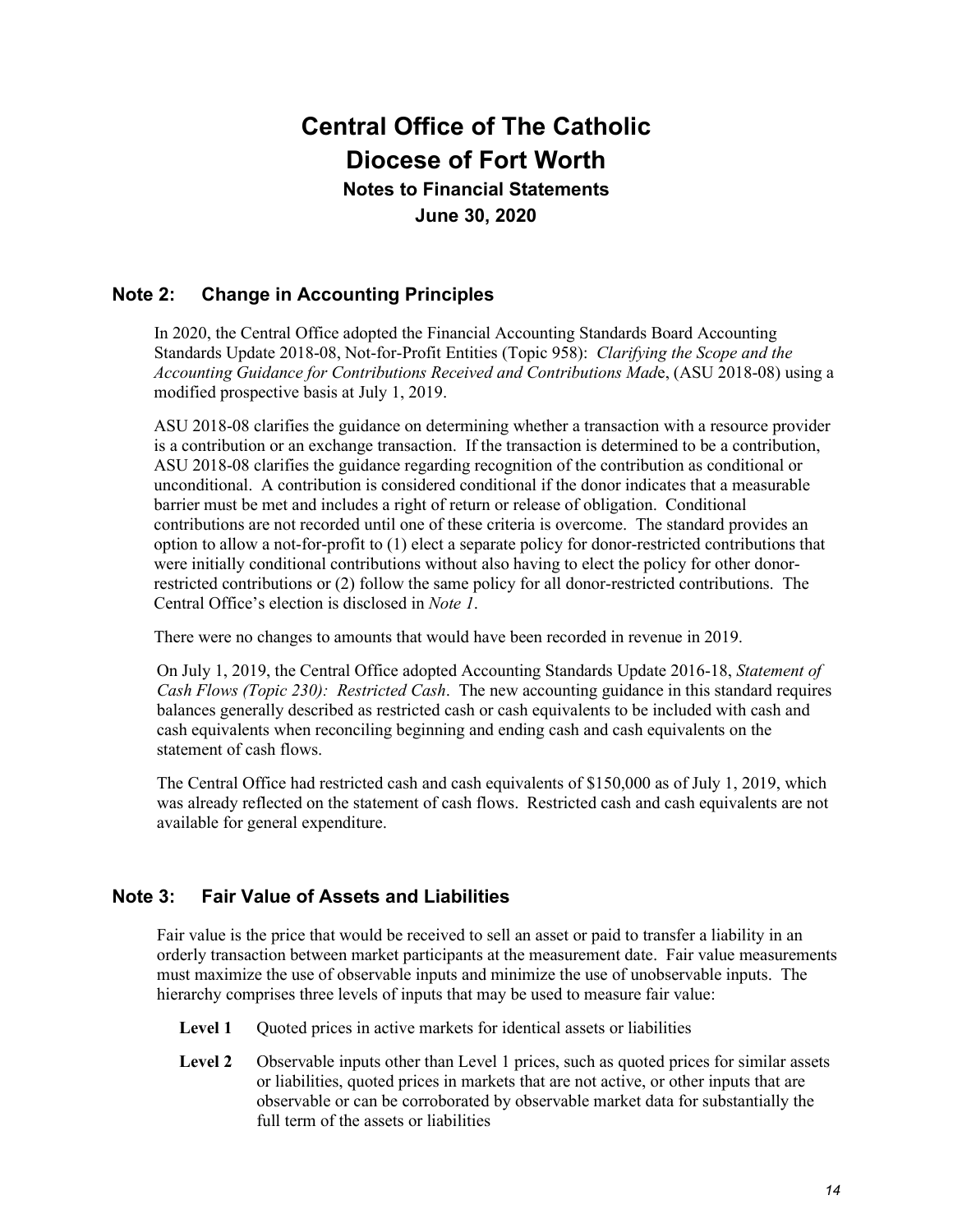**Level 3** Unobservable inputs supported by little or no market activity and that are significant to the fair value of the assets or liabilities

#### *Recurring Measurements*

The following table presents the fair value measurements of assets and liabilities recognized in the accompanying statement of financial position measured at fair value on a recurring basis and the level within the fair value hierarchy in which the fair value measurements fall at June 30, 2020:

|                                        |                   |           | <b>Fair Value Measurements Using</b> |           |    |         |    |           |  |  |
|----------------------------------------|-------------------|-----------|--------------------------------------|-----------|----|---------|----|-----------|--|--|
|                                        | <b>Fair Value</b> |           |                                      | Level 1   |    | Level 2 |    | Level 3   |  |  |
| Investments                            |                   |           |                                      |           |    |         |    |           |  |  |
| Cash                                   | \$                | 2,017     | \$                                   | 2,017     | \$ |         | \$ |           |  |  |
| Corporate bonds                        |                   | 613,835   |                                      | 613,835   |    |         |    |           |  |  |
| Equity mutual funds                    |                   | 17,806    |                                      | 17,806    |    |         |    |           |  |  |
| Fixed mutual funds                     |                   | 473,100   |                                      | 473,100   |    |         |    |           |  |  |
| Equities                               |                   | 1,883,434 |                                      | 1,883,434 |    |         |    |           |  |  |
| Foreign bonds                          |                   | 39,462    |                                      | 39,462    |    |         |    |           |  |  |
| Catholic Umbrella Pool II              |                   | 410,773   |                                      |           |    | 410,773 |    |           |  |  |
| Total investments                      |                   | 3,440,427 | \$                                   | 3,029,654 | \$ | 410,773 | S  |           |  |  |
| Beneficial interest in perpetual trust | S                 | 1,195,790 | \$                                   |           | \$ |         | S  | 1,195,790 |  |  |

Following is a description of the valuation methodologies and inputs used for assets and liabilities measured at fair value on a recurring basis and recognized in the accompanying statement of financial position, as well as the general classification of such assets and liabilities pursuant to the valuation hierarchy. There have been no significant changes in the valuation techniques during the year ended June 30, 2020.

#### *Investments*

Where quoted market prices are available in an active market, securities are classified within Level 1 of the valuation hierarchy. If quoted market prices are not available, then fair values are estimated by using quoted prices of securities with similar characteristics or independent asset pricing services and pricing models, the inputs of which are market-based or independently sourced market parameters, including, but not limited to, yield curves, interest rates, volatilities, prepayments, defaults, cumulative loss projections and cash flows. Such securities are classified in Level 2 of the valuation hierarchy. In certain cases where Level 1 or Level 2 inputs are not available, securities are classified within Level 3 of the hierarchy.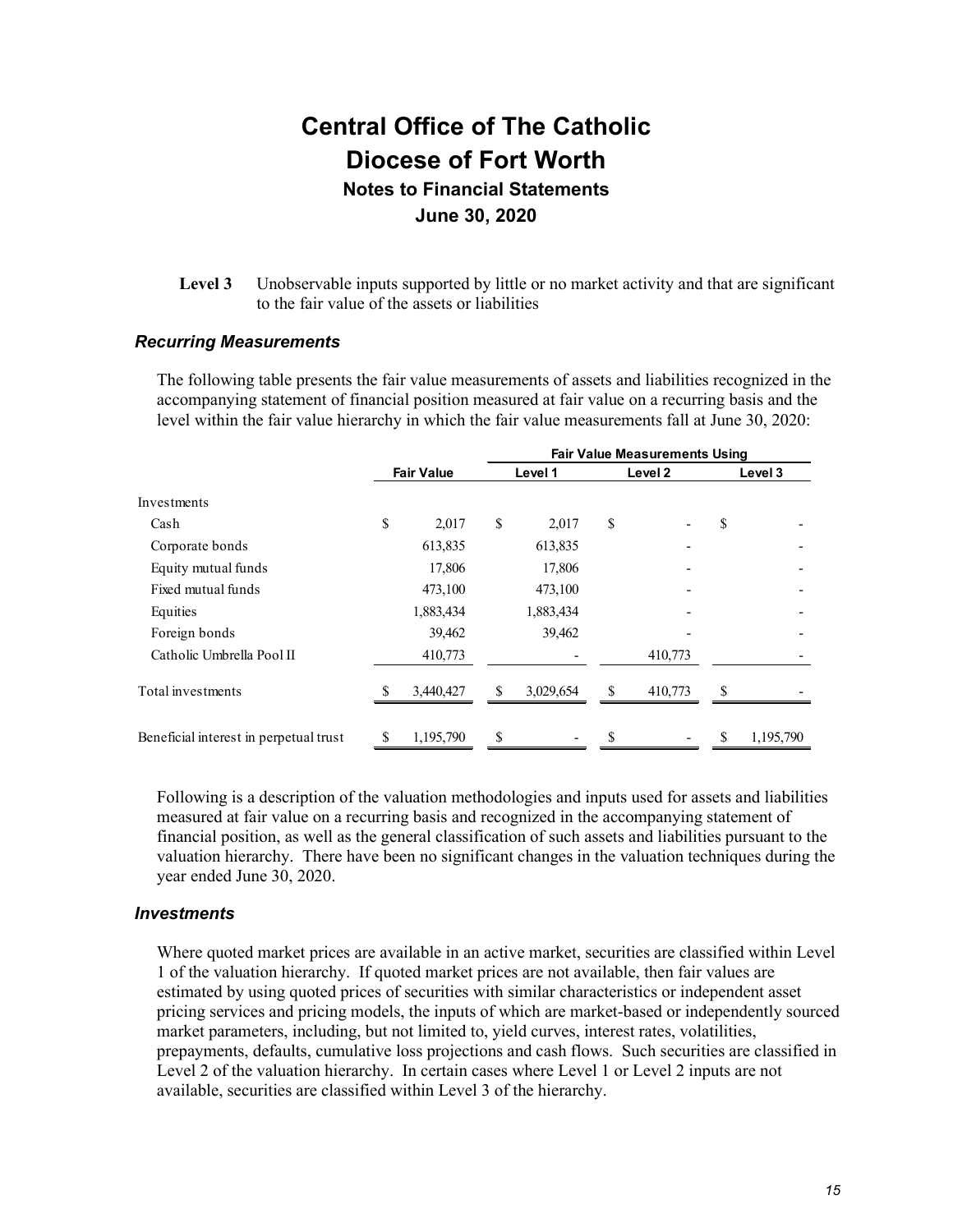#### *Level 3 Valuation Process*

Fair value determinations for Level 3 measurements of securities are the responsibility of the Controller's office. The Controller's office obtains financial statements of the trust from the trustee and challenges the reasonableness of the assumptions used and reviews the methodology to ensure the estimated fair value complies with accounting standards generally accepted in the United States.

#### *Beneficial Interest in Perpetual Trust*

Fair value of the trust is measured using the fair value of the underlying assets held by the trust. Because this is a perpetual trust, the Central Office will never have the ability to redeem its investment at fair value; therefore, the trust is classified within Level 3 of the fair value hierarchy. The Central Office is to receive 75% of the annual distributions as determined by the trustee.

Activity within the amounts classified as Level 3 as of June 30, 2020 are:

| Beginning balance                  | 1,220,260 |
|------------------------------------|-----------|
| Total losses (realized/unrealized) | (24, 470) |
|                                    |           |
| Ending balance                     | 1,195,790 |
|                                    |           |

#### *Catholic Umbrella Pool II*

The Central Office invests in the Catholic Umbrella Pool II (CUP II), which is an excess liability pool designed to reduce susceptibility to the volatility of the insurance market. The CUP II has limitations on redemption of the participant's equity account. For a 10-year period, a payment equal to 75% of the annual return of contribution shall be paid. Within 12 months following the expiration of the 10-year period, a payment shall be made equal to the remaining equity account.

#### **Note 4: Prior Period Adjustment - Beneficial Interest in Trust**

The Central Office was named as a beneficiary of a perpetual charitable trust held and administered by an independent trustee in 2000. Perpetual trusts provide for the distribution of the net income of the trust to the Central Office (which it has been receiving); however, the Central Office will never receive the assets of the trusts.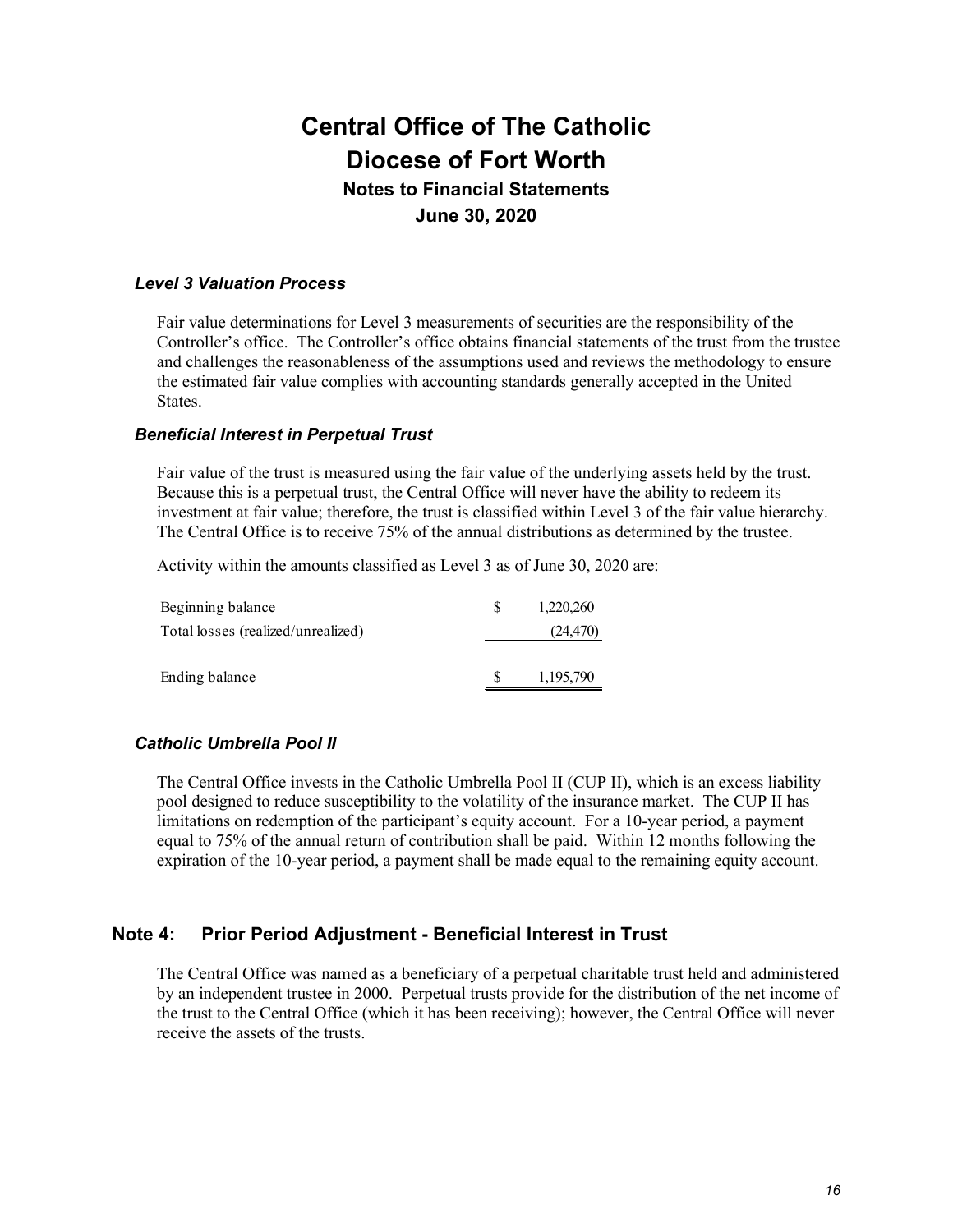In accordance with generally accepted accounting principles, a beneficial interest in perpetual trust should be recorded in the statement of financial position at the fair value of the underlying trust assets for the Central Office's portion of the trust, which is 75%. Thereafter, beneficial interests in the trusts are reported at the fair value of the trusts' assets in the statement of financial position, with trust distributions and changes in fair value recognized in the statement of activities.

Therefore, a prior period adjustment was made to the Central Office's beginning net assets to properly record the beneficial interest. Net assets at July 1, 2019, increased by \$1,220,260 as a result of the correction. The adjustment increased the previously reported 2019 change in net assets by \$967.

The estimated value of the expected future cash flows is \$1,195,790, which represents the fair value of the trust assets at June 30, 2020. The income from this trust for 2020 was a loss of \$24,470 and distributions received were \$63,783.

In addition, the prior period adjustment included a reclassification decreasing beginning net assets with donor restrictions and increasing beginning net assets without donor restrictions in the amount of \$254,569. The unspent distributions had previously been reported as with donor restrictions; however, one-third of the distributions should be classified as without donor restrictions.

## **Note 5: Property and Equipment**

Property and equipment at June 30, 2020, consists of:

| Land                                | S | 4,823,609   |
|-------------------------------------|---|-------------|
| Buildings                           |   | 6,535,638   |
| Equipment, furnishings and vehicles |   | 2,723,897   |
|                                     |   |             |
|                                     |   | 14,083,144  |
| Less accumulated depreciation       |   | (6,242,557) |
|                                     |   |             |
|                                     |   | 7,840,587   |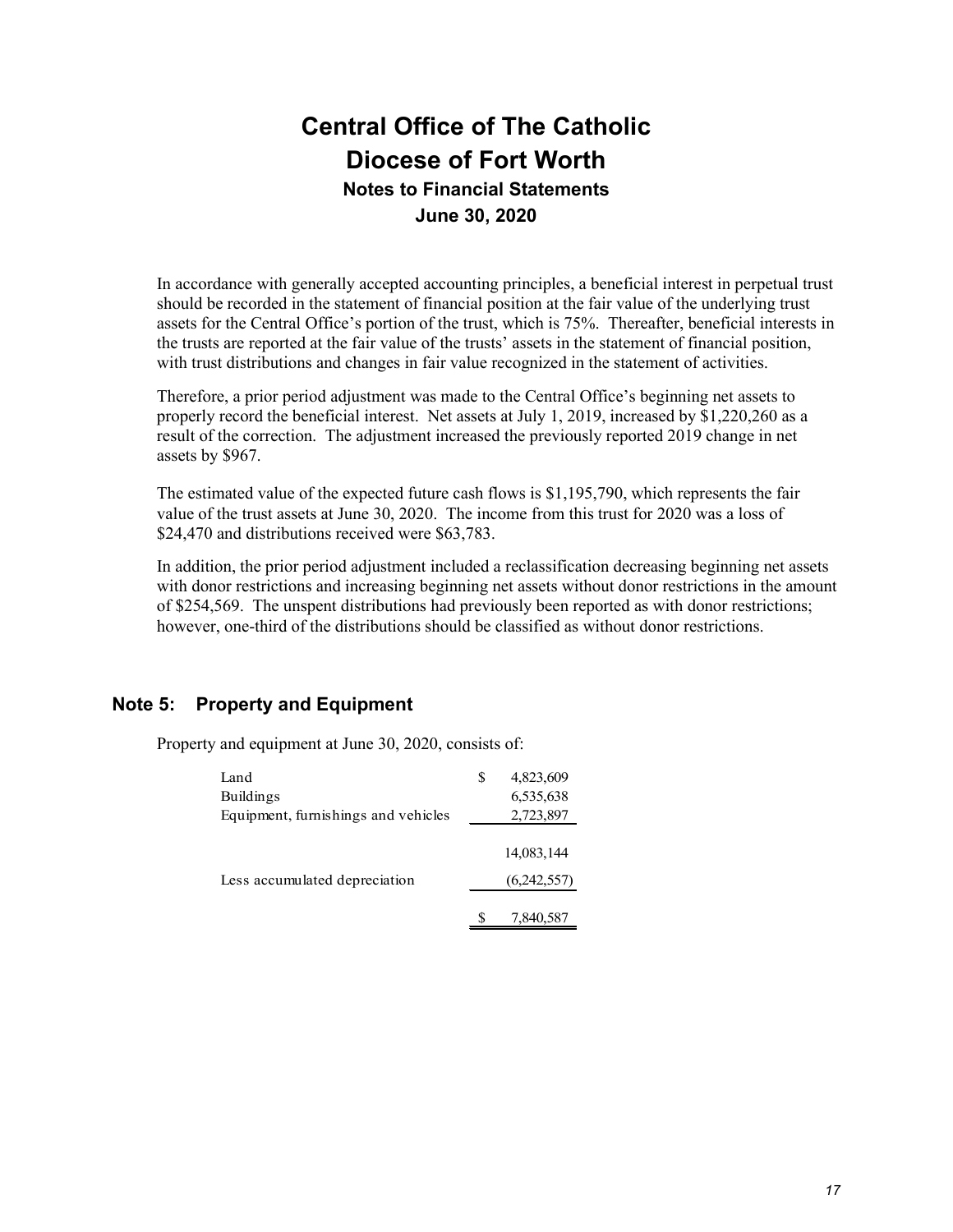## **Note 6: Diocesan Assessments**

Per Canon Law, the Central Office charges parishes of the Diocese an assessment on weekly offertory collections as a means to provide funds for the recurring operations of the Central Office. This assessment is calculated on a sliding scale ranging from 1.27% to 16.00% of the gross collections. There are also exemptions and reductions based on certain activity of the specific parish such as school subsidy and social outreach support. In addition, the Central Office assessed approximately \$191,000 in 2020 to parishes that have students enrolled at Nolan Catholic High School. These amounts were transferred to the school to help support operations.

## **Note 7: Accounts Receivable – Affiliates**

Accounts receivable-affiliates relates to amounts that the Central Office paid on behalf of the related entities, or has billed them for various services provided on their behalf. The amounts are due primarily from parishes and schools within the Diocese. Accounts receivable amounts are expected to be received within the following fiscal year. An allowance for doubtful accounts of \$11,788 is recorded at June 30, 2020. The allowance is established based on past experience and an analysis of the collectability of current receivables.

## **Note 8: Related Parties**

The Central Office works closely with the Catholic Diocese of Fort Worth Advancement Foundation (Foundation). The Foundation is a separate non-profit organization organized to support the activities of the Diocese of Fort Worth. Substantially, all of the Foundation's activities are conducted for the benefit of the Diocese and related entities and ministries including fund raising and collection of contributions. The Foundation reimbursed the Central Office for utilizing the services of some personnel employed by the Central Office. In addition, the Foundation reimbursed the Central Office for other costs such as postage, copying, and other supplies for the year ended June 30, 2020. The Central Office received grants from the Foundation and earned a management fee for the year ended June 30, 2020. During 2020, the Foundation and the Diocese had the following transactions as of June 30, 2020: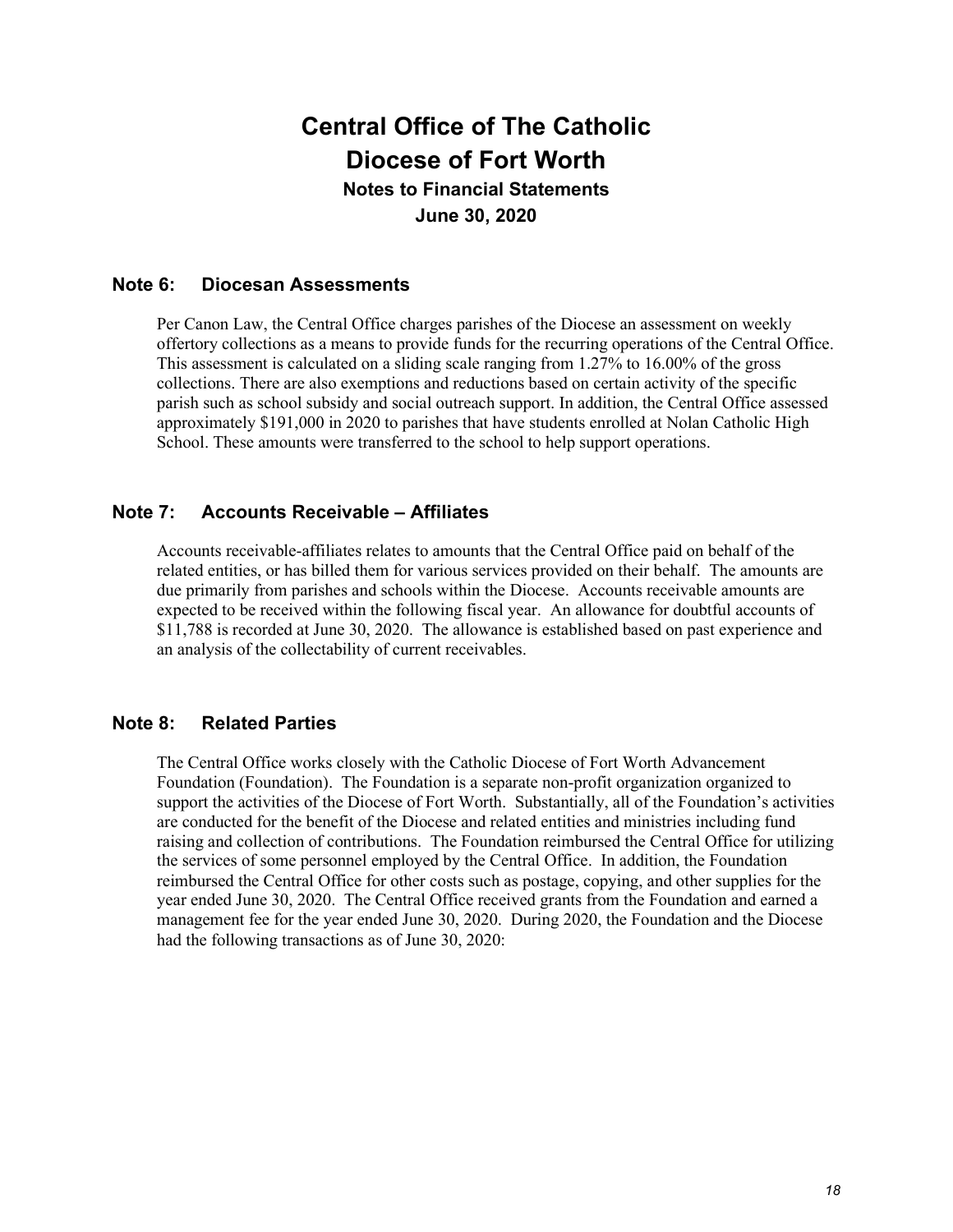**Notes to Financial Statements June 30, 2020**

|                                     |    | <b>Revenue</b> |   | <b>Expense</b><br>reimbursement | <b>Receivable</b> |         |  |  |
|-------------------------------------|----|----------------|---|---------------------------------|-------------------|---------|--|--|
| Diocese personnel                   | S  |                | S | 196,230                         | \$                | 16,816  |  |  |
| Temporary loan                      |    |                |   |                                 |                   | 57,225  |  |  |
| Postage, copying and other supplies |    |                |   | 42,927                          |                   | 1,205   |  |  |
| Management fee                      |    | 12,000         |   |                                 |                   | 1,000   |  |  |
| Diocese grant                       |    | 1,581,646      |   |                                 |                   | 813,448 |  |  |
|                                     | \$ | 1,593,646      | S | 239,157                         | S                 | 889,694 |  |  |

During 2020, the Central Office reimbursed the Foundation for \$106,798 for tuition assistance.

The Foundation receives funds on behalf of local parishes and schools that have collected contributions for capital projects. The capital projects are funded by the Diocese through a temporary loan to the parish or school. The temporary loan represents the funds in transit from the Foundation to the Diocese on June 30, 2020.

### **Note 9: Loans Receivable - Affiliates**

The Central Office provides loans to parishes, schools, and others within the Diocese for capital projects and various operating purposes. These loans have an interest rate of 4.5% at June 30, 2020, and are due primarily in monthly installments. Interest income is recognized monthly based on the outstanding loan balance. Certain loans relating to real estate acquisitions by new parishes are allowed a five-year exemption from interest and principal after dedication of the first building on the property.

During 2016, the Central Office entered into a loan agreement (See *Note 11*) with a financial institution to finance development projects, primarily related to St. Martin de Porres. While the loan is in the name of the Diocese, St. Martin de Porres is expected to repay the Central Office for this loan.

The composition of loans receivable, net, at June 30, 2020, follows:

| Loans to parishes               | -SS | 42,937,395   |
|---------------------------------|-----|--------------|
| Loans to schools                |     | 16,294,790   |
| Allowance for doubtful accounts |     | (5,000,000)  |
|                                 |     | 54, 232, 185 |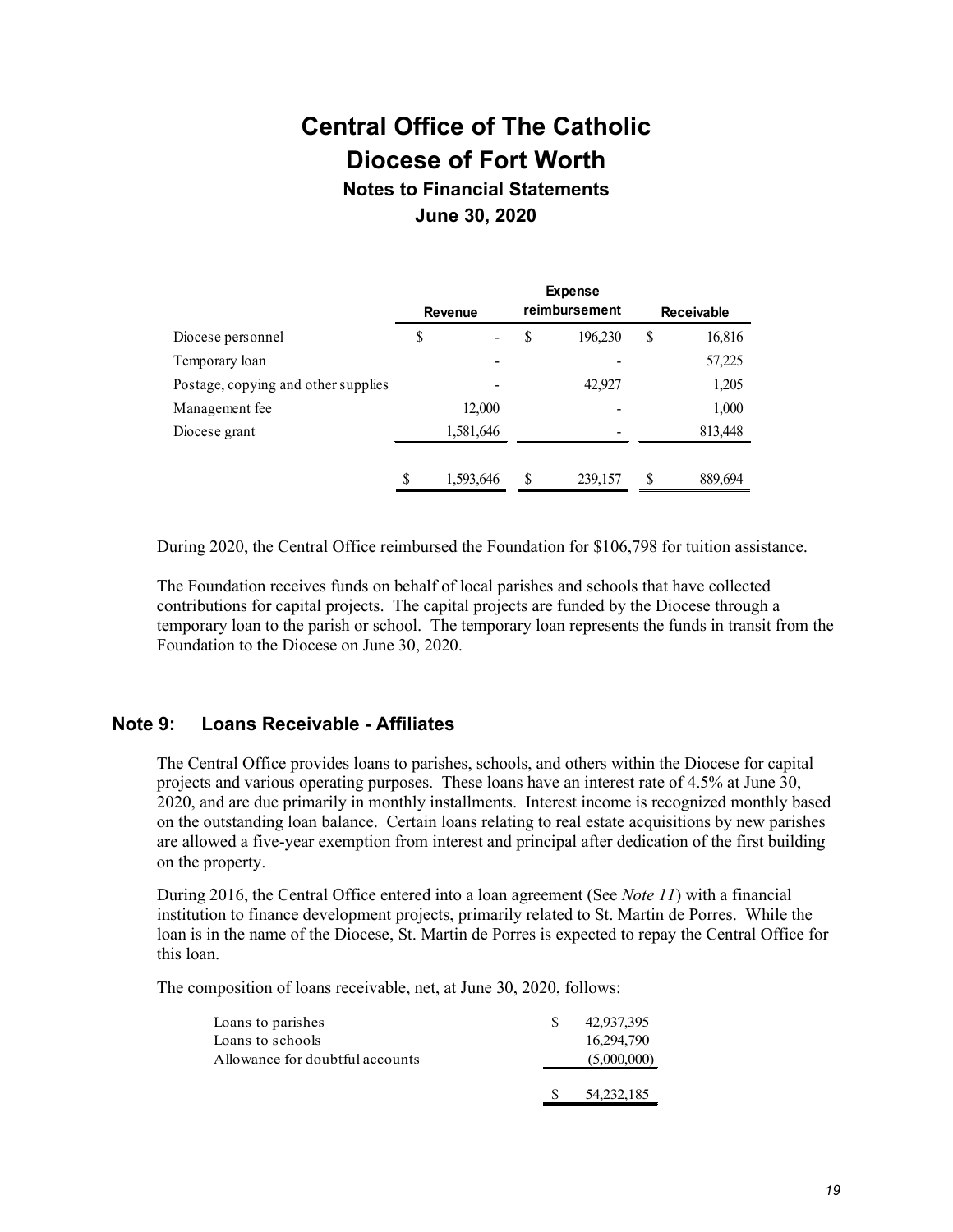Payments on the loans are expected to be collected as follows:

| One year or less<br>More than one year | 11,679,738<br>42,552,447 |
|----------------------------------------|--------------------------|
|                                        | 54, 232, 185             |

### **Note 10: Deposits Payable - Affiliates**

The Central Office receives deposits from parishes, schools, and other entities within the Diocese. The amounts on deposit accrue interest at a rate of 1.5% at June 30, 2020, and are due on demand. The composition of deposits payable at June 30, 2020, consists of:

| Deposits payable to parishes | 45,469,192 |
|------------------------------|------------|
| Deposits payable to schools  | 15,507,068 |
|                              |            |
|                              | 60,976,260 |

Interest expense relating to deposits payable is \$888,106 for the year ended June 30, 2020, and is included as a component of deposit and loan and other funds expense in the accompanying statement of activities.

### **Note 11: Long-Term Debt**

In June 2016, the Central Office entered into an unsecured term loan agreement with a municipal entity that immediately assigned the note to a financial institution. The original loan amount was \$25,620,000 with the proceeds to be used for future development projects. Terms of the loan require interest-only payments until December 2017 with a fixed interest rate of 2.73%. Beginning March 1, 2018, payments of principal and interest are due quarterly through the maturity date of December 30, 2027. Principal payments range from \$194,370 to \$254,348 per quarter. The loan has certain limitations to prepayments after December 31, 2017 that impose a penalty. The agreement also requires additional payments if certain taxable events cause the interest to become taxable to the financial institution. The outstanding balance was \$23,615,539 at June 30, 2020. The interest rate as of June 30, 2020 was 3.32%.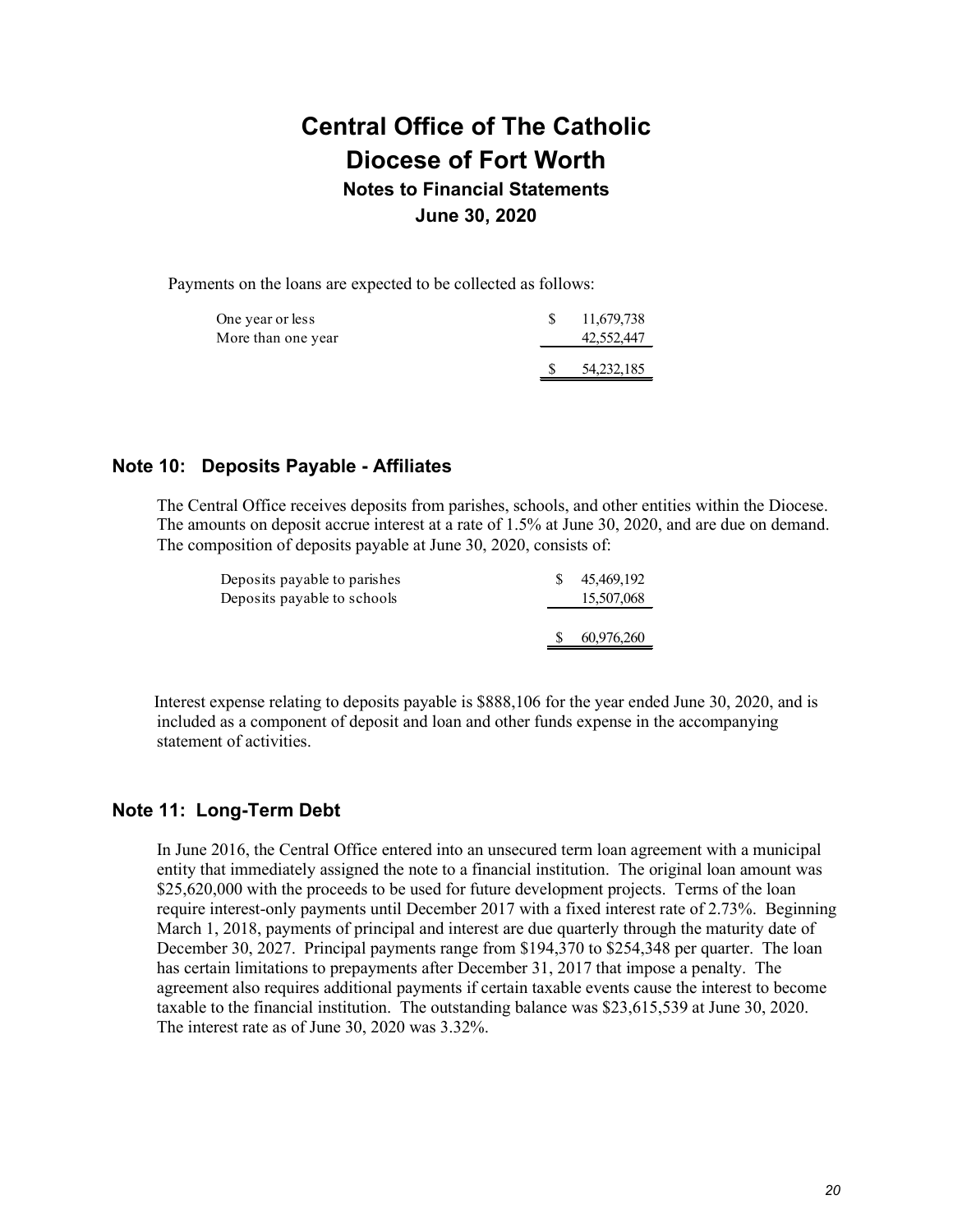The Central Office entered into another unsecured loan agreement in June 2016 with a maximum draw amount of \$2,879,110. The proceeds of this loan are also to be used for future development projects. Terms of the loan require interest-only payments until December 2017 with a floating rate equal to the published 3-month London Interbank Offered Rate (LIBOR) plus 2.06%, (4.05% at June 30, 2020). Beginning March 1, 2018, equal payments of principal and accrued interest are due quarterly through the maturity date of December 30, 2027. The outstanding balance was \$1,964,438 as of June 30, 2020.

Interest paid on both loans during 2020 was \$899,060.

Aggregate annual maturities of long-term debt at June 30, 2020 are as follows:

| 2021       | S | 964,185    |
|------------|---|------------|
| 2022       |   | 987,725    |
| 2023       |   | 1,011,922  |
| 2024       |   | 1,036,798  |
| 2025       |   | 1,062,369  |
| Thereafter |   | 20,516,978 |
|            |   |            |
|            | S | 25,579,977 |

### **Note 12: Net Assets**

#### *Net Assets With Donor Restrictions*

Net assets, with donor restrictions at June 30, 2020, are restricted for the following purposes or periods:

| Subject to expenditure for specified purpose                                              |   |           |
|-------------------------------------------------------------------------------------------|---|-----------|
| Pastoral services                                                                         | S | 1,265,312 |
| Education and formation                                                                   |   | 512,945   |
|                                                                                           |   | 1,778,257 |
| Not subject to spending policy or appropriation<br>Beneficial interest in perpetual trust |   | 1,195,790 |
|                                                                                           |   | 2.974.047 |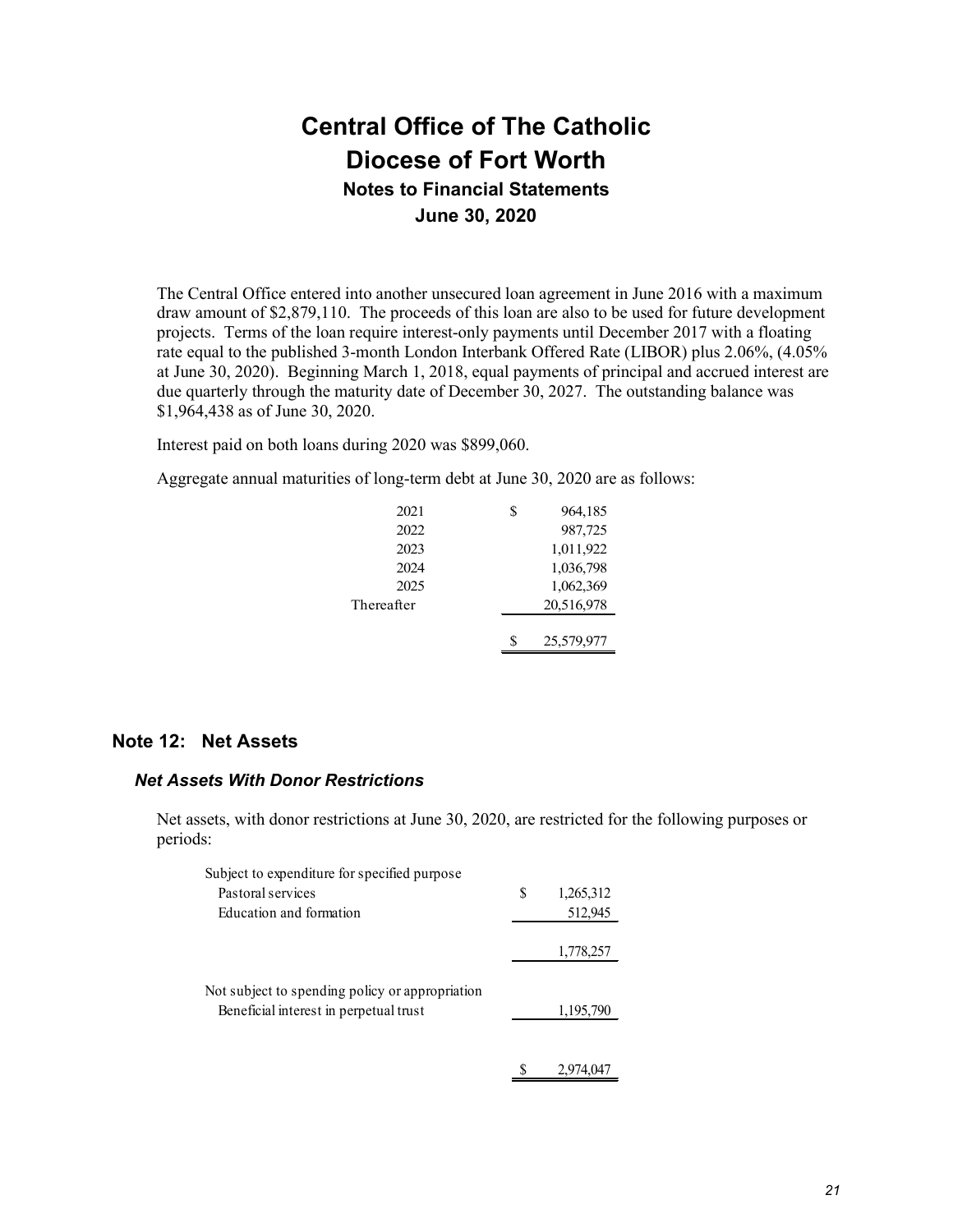## **Notes to Financial Statements June 30, 2020**

#### *Net Assets Released from Restrictions*

Net assets were released from donor restrictions by incurring expenses satisfying the restricted purposes or by occurrence of other events specified by donors.

| Satisfaction or purpose restrictions |     |           |
|--------------------------------------|-----|-----------|
| Pastoral services                    | SS. | 1.297.984 |
| Education and formation              |     | 1,451,946 |
|                                      |     |           |
|                                      |     | 2,749,930 |
|                                      |     |           |

## **Note 13: Liquidity and Availability**

Financial assets available for general expenditure, that is, without donor or other restrictions limiting their use, within one year of June 30, 2020, comprise the following:

| Financial assets at year end                                  |    |                 |
|---------------------------------------------------------------|----|-----------------|
| Cash                                                          | \$ | 27,783,911      |
| Accounts receivable - affiliates, net                         |    | 1,922,314       |
| Accrued interest receivable                                   |    | 4,276,112       |
| Loans receivable - affiliates, net                            |    | 54, 232, 185    |
| Investments                                                   |    | 3,440,427       |
| Total financial assets at year end                            |    | 91,654,949      |
| Less amounts not available to be used with one year           |    |                 |
| Loan receivables not expected to be collected within one year |    | (42, 552, 447)  |
| Funds held for others                                         |    | (1,170,913)     |
| Deposits payable - affiliates                                 |    | (60, 976, 260)  |
| Donor restricted funds                                        |    | (183, 398)      |
| Financial assets not available to be used within one year     |    | (104, 883, 018) |
| Financial assets available to meet cash needs                 |    |                 |
| for general expenditures within one year                      | S  | (13,228,069)    |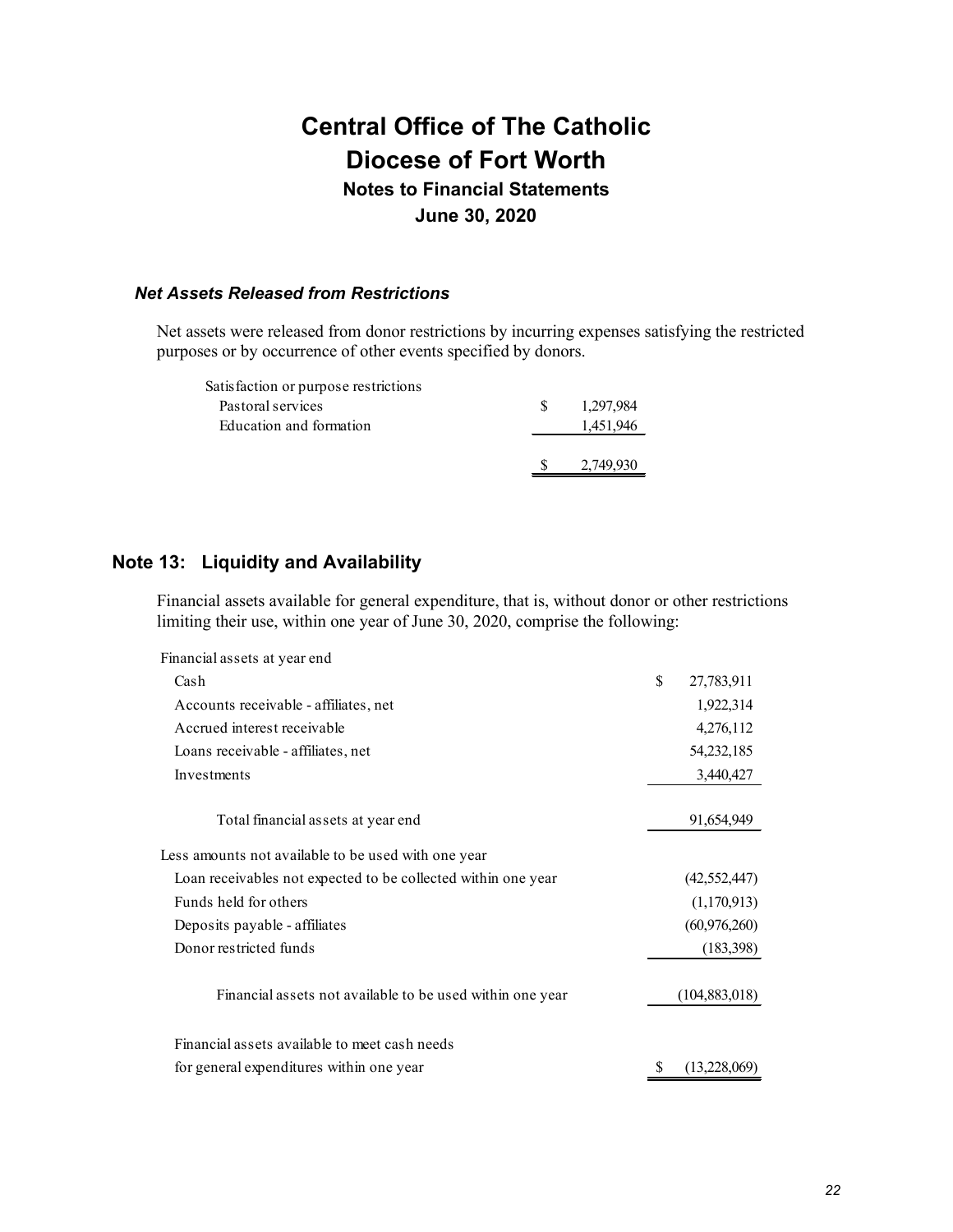The Central Office receives significant contributions restricted by donors, and considers contributions restricted for programs which are ongoing, major and central to its annual operations to be available to meet cash needs for general expenditures. For the year ended June 30, 2020, restricted contributions of \$1,594,859 were included in financial assets available to meet cash needs for general expenditures within one year.

The Diocese of Fort Worth monitors the availability of resources required to meet its operating needs and other contractual commitments, while also striving to maximize the investment of its available funds. For purposes of analyzing resources available to meet general expenditures over a twelve-month period, the Central Office considers all expenditures related to its ongoing activities including religious education and formation, pastoral services, and communications as well as the conduct of services undertaken to support those activities to be general expenditures.

The Central Office holds deposits on behalf of parishes and schools within the Fort Worth Diocese, and in turn loans out these funds within the Diocese. The deposits are due on demand, although the loans receivable are due over a period of time. While the deposits are due on demand, in looking back over the past five years, the parishes and schools have a history of making deposits that are similar to the withdrawals made in a given year. During this time period, the largest excess of withdrawals over deposits was approximately \$6.3 million, representing only approximately 10% of the amount that could be withdrawn. The Central Office consistently has cash on hand to cover these situations. Over the next twelve months, management does not expect withdrawals to be significantly greater than expected deposits.

The Central Office is anticipating the sale of a property that should result in approximately \$1 million of proceeds.

On December 23, 2020, the Central Office received \$8,338,251 in repayment of most of the Nolan Catholic High School's loan receivable at June 30, 2020. (See *Note 18*)

The Central Office can also open a line of credit with its current commercial bank for operational expenses, should the need arise.

In addition to financial assets available to meet general expenditures over the next twelve months, the Central Office strives to operates with a balanced budget and anticipates collecting sufficient revenue to cover general expenditures.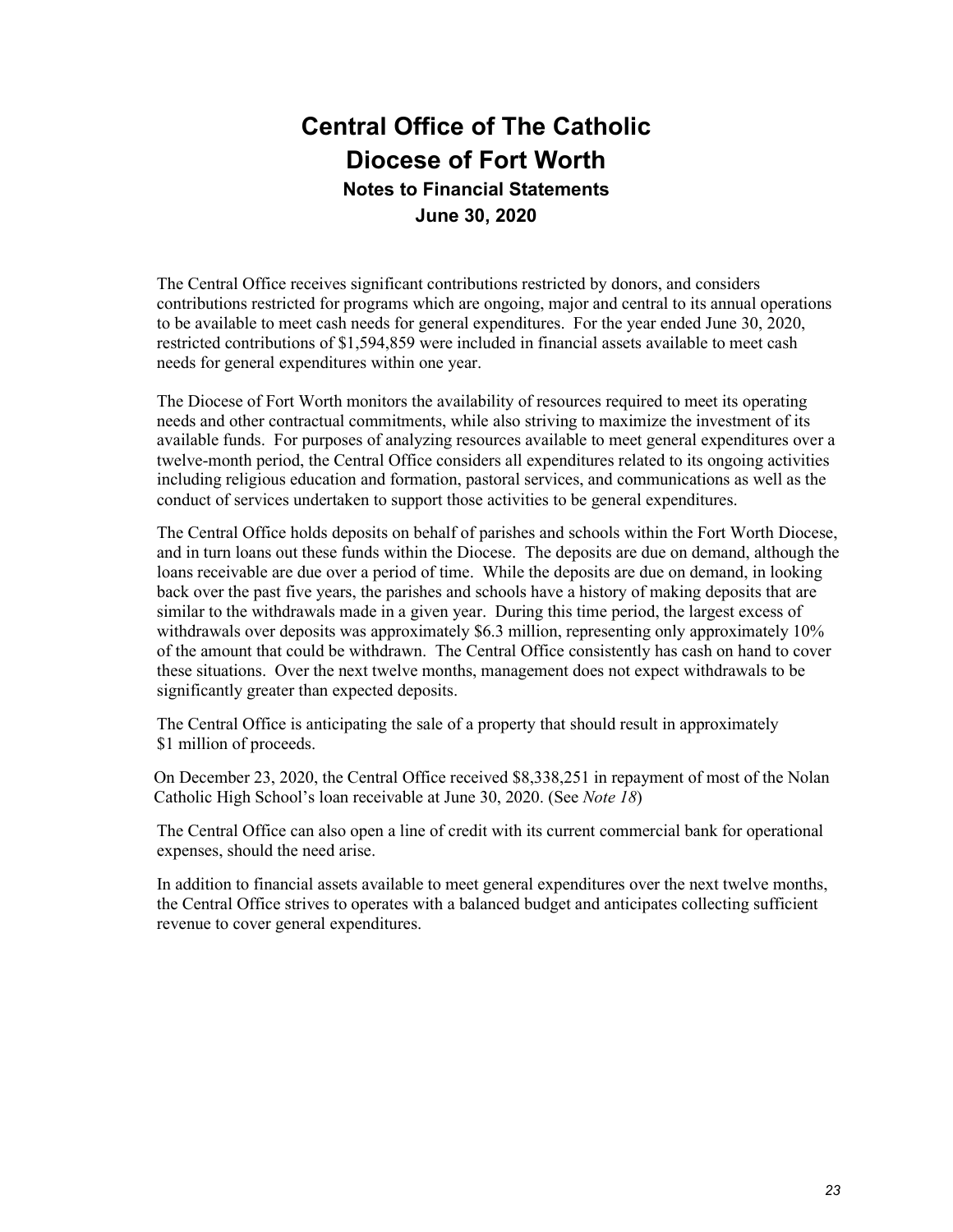## **Notes to Financial Statements June 30, 2020**

## **Note 14: Commitments and Contingencies**

The Central Office manages the claims against the Diocese. At June 30, 2020, the Diocese is subject to various claims covering a wide range of matters that arise in the ordinary course of its activities. Claims and litigation are covered by commercial insurance. The deductible on insurance claims is \$200,000 per occurrence. Management believes that any liability that may ultimately result from the resolution of claims will not have a material adverse effect on the financial condition or results of operations of the Central Office.

## **Note 15: Defined Benefit Pension Plans**

The Diocese has two noncontributory defined benefit pension plans covering all eligible employees of the Central Office as well as those of parishes, schools, and other affiliated entities. Assets of the plans are held in trust funds managed by independent third parties. The Diocese's funding policy is to make the minimum annual contribution that is required by applicable regulations, plus such amounts as the Diocese may determine to be appropriate from time to time.

The defined benefit plans of the Diocese cover eligible employees as follows:

- A noncontributory retirement plan that provides retirement benefits to eligible priests (the "Priests' Plan"). A priest becomes eligible to participate in the Priests' Plan in the months following his incardination. If a priest has served a minimum of seven years with the Diocese, he will be vested for retirement benefits. A priest's service is measured by his aggregate periods of service prior to his retirement date or earlier termination from the Priests' Plan.
- A noncontributory retirement plan that provides retirement benefits for eligible employees (the "Employee Plan"). The Employee Plan covers all employees scheduled to work at least 1,000 hours in a calendar year and have five years of credited service for vesting status. Benefit payments are based upon a defined benefit formula determined by plan document provisions.

The Diocese charges the Central Office and other participating entities for pension costs based on a percentage of each entities' payroll. This rate is determined periodically by the Diocese based upon plan assets, liabilities, and other factors considered relevant by the Diocese. The ultimate obligation to fund these plans is the responsibility of the Diocese. The Central Office is responsible only to the extent of the assessment charged to it unless determined otherwise by the Diocesan Finance Council and the Bishop in the future.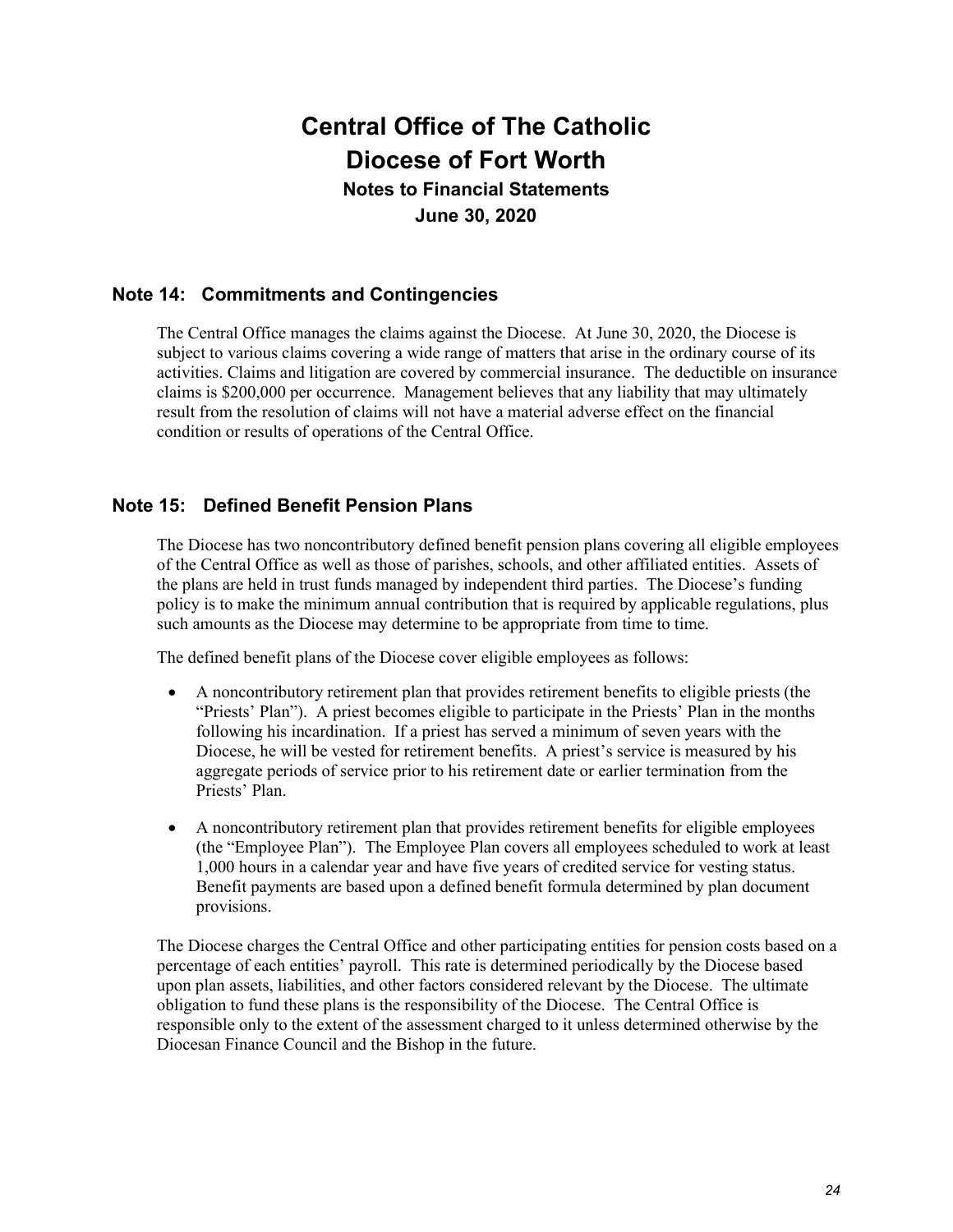## **June 30, 2020**

#### **Annual Pension Cost**

For the year ended June 30, 2020, the annual pension cost and actual contributions for the Central Office's portion of these plans for the priests and employees were \$398,232.

The annual required contributions were actuarially determined as a percent of the covered payroll of the participating employees. The Central Office is not responsible for the unfunded liability unless determined otherwise by the Diocesan Finance Council and the Bishop in the future.

The following information reflects all participants in the plans, which includes the Central Office priests and employees.

### **Employee Plan**

The actuarial valuation information for the Employee Plan follows:

| Actuarial valuation date   | 6/30/2020             |
|----------------------------|-----------------------|
| Actuarial cost method      | Projected Unit Credit |
| Asset valuation method     | Market Value          |
| Assumptions:               |                       |
| Investment return          | $7.25\%$              |
| Projected salary increases | $2.50\%$              |
| Inflation                  | $1.50\%$              |

The annual pension cost trend information for the Employee Plan follows:

| <b>Annual Pension Cost (APC)</b> | 3,552,469 |
|----------------------------------|-----------|
| Percentage of APC Contributed    | 100.00%   |
| Net Pension Obligation           |           |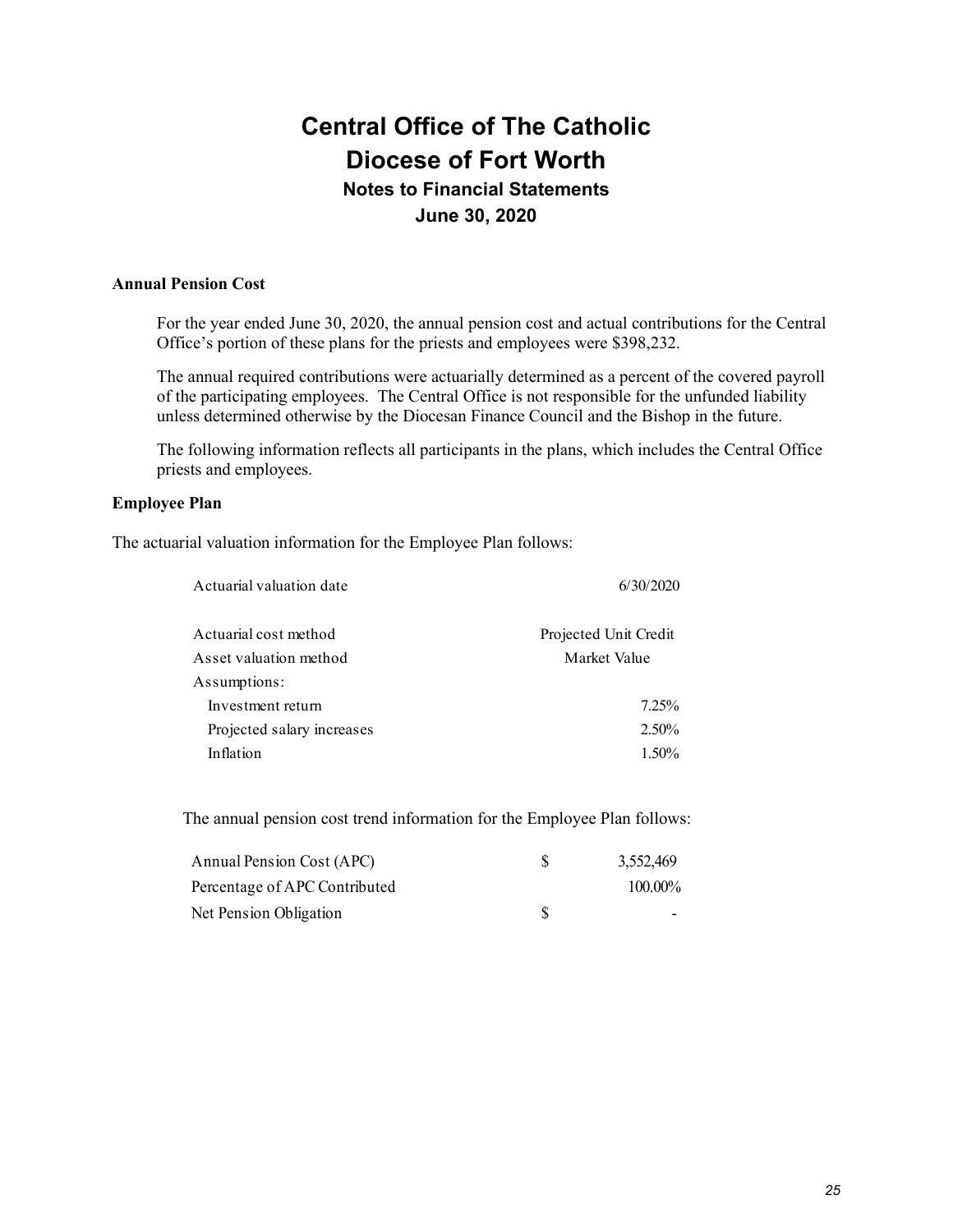## **June 30, 2020**

The funding information for the Employee Plan follows:

| Actuarial valuation date                    | 6/30/2020 |              |
|---------------------------------------------|-----------|--------------|
| Fair value of plan assets                   | S         | 37, 121, 903 |
| Actuarial accrued liability (AAL)           | \$        | 54, 101, 230 |
| Unfunded actuarial accrued liability (UAAL) | S         | 16,979,327   |
| Funded ratio                                |           | 68.62%       |
| Annual covered payroll                      | S         | 27,821,021   |
| UAAL as percentage of covered payroll       |           | 61.03%       |

### **Priests' Plan**

The actuarial valuation information for the Priests' Plan follows:

| Actuarial valuation date | 6/30/2020             |
|--------------------------|-----------------------|
| Actuarial cost method    | Projected Unit Credit |
| Asset valuation method   | Market Value          |
| Assumptions:             |                       |
| Investment return        | $7.25\%$              |
| Cost of living           | $1.50\%$              |
| Inflation                | $1.50\%$              |

The annual pension cost trend information for the Priests' Plan follows:

| Annual Pension Cost (APC)     | -         |
|-------------------------------|-----------|
| Percentage of APC Contributed | $0.000\%$ |

#### The funding information for the Priests' Plan follows:

| Actuarial valuation date                    |               | 6/30/2020 |
|---------------------------------------------|---------------|-----------|
| Fair value of plan assets                   | S             | 7,260,227 |
| Actuarial accrued liability (AAL)           | S             | 6,855,309 |
| Unfunded actuarial accrued liability (UAAL) | <sup>\$</sup> | (404,918) |
| Funded ratio                                |               | 105.91%   |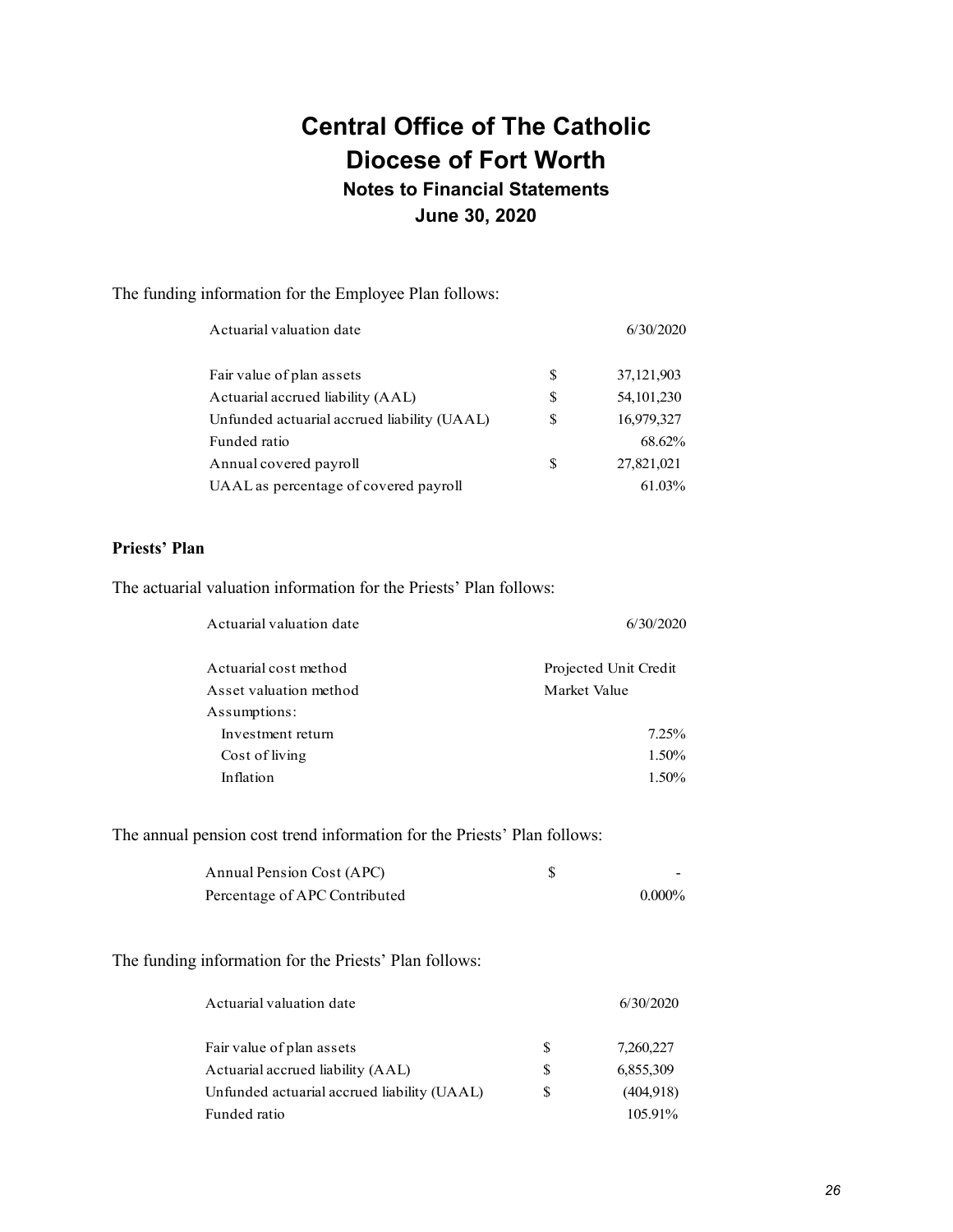## **June 30, 2020**

### **Note 16: Insurance Plans**

The Central Office maintains a workers' compensation plan for the employees of Diocesan parishes, schools, and other affiliated entities (the "participants") and a multi-peril insurance plan. Both plans are partially self-insured through a high deductible.

The Payroll Department calculates the premium for the workers' compensation plan and remits the premiums to the Accounting Department. The calculations are made per pay period under parameters set by Church Mutual. The Central Office acts as billing agent for the workers' compensation amounts and the multi-peril insurance plan.

The Central Office has a fully-insured plan for the health insurance needs of the participants. The health insurance plan is administered by a third party, and the Central Office does not participate in billing the premiums to the parishes and schools.

Included in expenses are actual costs and claims paid plus management's estimates of any additional ultimate loss which may change materially in the near term.

## **Note 17: Significant Estimates and Concentrations**

Accounting principles generally accepted in the United States of American require disclosure of certain significant estimates and current vulnerabilities due to certain concentrations. Those matters include the following:

#### *Economic Uncertainties*

As a result of the spread of the SARS-CoV-2 virus and the incidence of COVID-19, economic uncertainties have arisen which may negatively affect the financial position, results of operations and cash flows of the Central Office. The duration of these uncertainties and the ultimate financial effects cannot be reasonably estimated at this time.

#### *Investments*

The Central Office invests in various investment securities. Investment securities are exposed to various risks such as interest rate, market and credit risks. Due to the level of risk associated with certain investment securities, it is at least reasonably possible that changes in the values of investment securities will occur in the near term and that such changes could materially affect the amounts reported in the accompanying statements of financial position.

### *Contributions*

Approximately 57% of total contributions were received from one donor.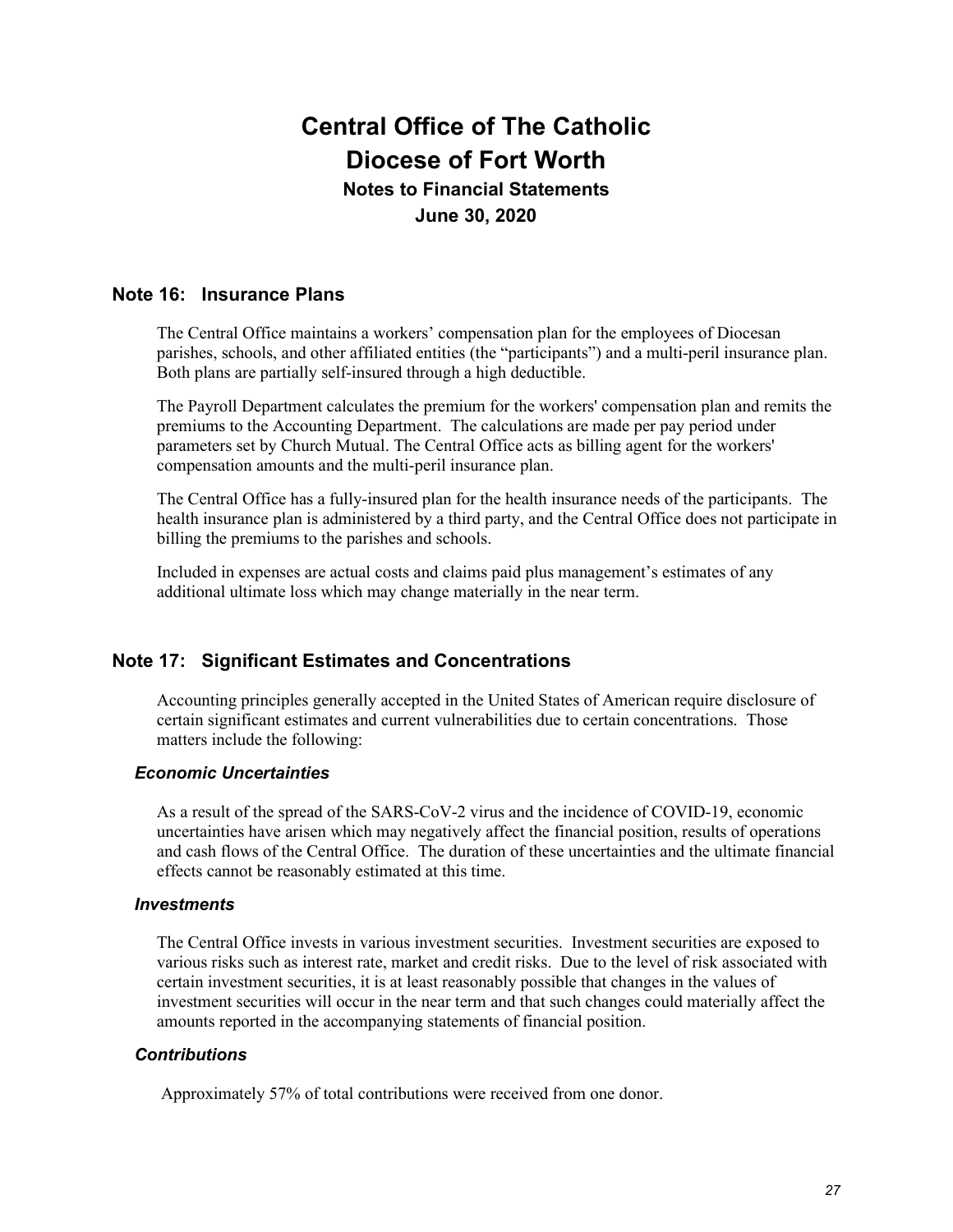## **June 30, 2020**

## **Note 18: Subsequent Events**

Subsequent events have been evaluated through April 20, 2021, which is the date the financial statements were available to be issued.

## *Guaranteed Bonds*

On December 23, 2020, Nolan Catholic High School (School) borrowed \$15,750,000 in revenue bonds to fund capital projects and to refinance existing debt with the Catholic Diocese of Fort Worth.

The financing transaction included \$9,000,000 of Tax-Exempt Revenue Notes, Series 2020-1X, issued by Arlington Higher Education Finance Corporation ("AHEFC") and sold to a single bank in a direct private placement transaction. These bonds are guaranteed by the Catholic Diocese of Fort Worth.

The remaining transaction includes (i) \$1,000,000 of Taxable Senior Revenue Bonds, Series 2020- 1A and (ii) \$5,750,000 of Taxable Junior Revenue Bonds, Series 2020-1B, issued by the Catholic Diocese of Fort Worth Advancement Foundation (Foundation) and also sold to the Foundation by a Placement Agent pursuant to a Prospectus.

### *Collection of Loans Receivable*

At June 30, 2020, the School had loans receivable outstanding with the Central Office totaling \$8,532,069, which are reflected in the statement of financial position.

Subsequent to year-end, the School used the bond proceeds noted above to repay a portion of the Central Office loans. With additional borrowings and repayments after year-end, as of December 23, 2020 (the date of the bond issuance), the balance on these loans was \$1,129,759 .